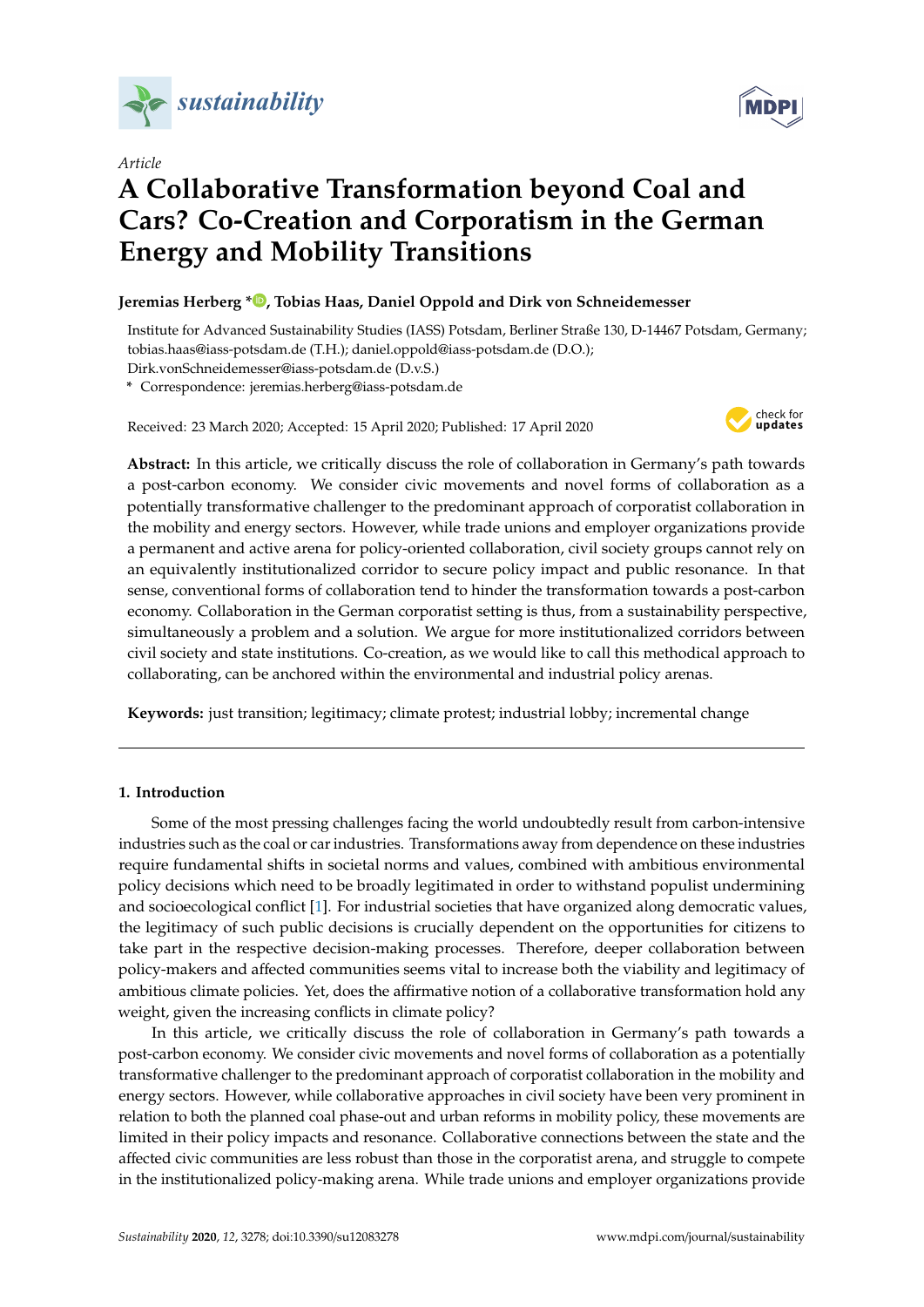a permanent and active arena for policy-oriented collaboration [\[2\]](#page-16-1), civil society groups cannot yet rely on an equivalently institutionalized corridor. In that sense, the conventional forms of collaboration between politics, trade unions, and industry are rooted in a carbon-based economy, and therefore hinder the radical transformations necessary for a post-carbon economy. If present forms of collaboration in the German corporatist system represent a problem, they are simultaneously, from a sustainability perspective, also a key aspect of the solution. How can collaboration beyond the corporatist system enhance an ambitious sustainability transformation?

In the first section, we depict the German landscape of collaboration with and against carbonintensive industries. The second section presents two case studies of Germany's coal phase-out and mobility transitions. The third section critically discusses the collaborative formats among civil society groups, and proposes democratic formats for them to better connect to workers and rural communities. Finally, we conclude with an outlook on further research and on lessons for other transformations and countries.

#### *1.1. Unpacking the Notion of Collaborative Transformation*

In political discourse the connection between collaboration and transformation is habitually claimed to be necessary and positive. One exemplary political field where affirmative notions of dialogue and mutual engagement gloss over inherent conflicts is climate policy. Even the most heated negotiations are often framed in the language of dialogue and collaboration [\[3](#page-16-2)[–5\]](#page-16-3). International climate diplomacy in particular has used this affirmative language to create broad alliances, for instance when the Preamble to the Resolution on the Sustainable Development Goals adopted by the United Nations General Assembly pledged that "no one will be left behind" [\[6\]](#page-16-4). It has been sensible for practitioners to follow these semantics and to help improve collaborative processes. More recently, however, negotiations within the United Nations Framework Convention on Climate Change (UNFCCC) have led to pressure at the national and subnational levels, where the inherent contradictions of ambitious climate policy and industrial economies became increasingly graspable and subject to public controversy. After environmental activists had long used the notion of climate and environmental justice to highlight the losses and damages of the climate crisis, the concept of a Just Transition (JT) has been appropriated by labor unions and governments, predominantly in the Global North, to capture the uneven distribution of policy effects within industrial regions. It becomes increasingly clear that a transformation beyond fossil fuels can entail distributional injustices and cannot take place without institutional struggles between trade unions, environmental NGOs, businesses, and national and supranational organizations. More recently, even broader publics that transcend institutionalized arenas have taken center stage. The youth movement "Fridays for Future" is just one instance where the political talk of global collaboration has met fierce criticism due to the many conflicts that the policy-makers involved have ignored or failed to reconcile. The legitimacy of ambitious climate policy becomes increasingly contested, especially in countries of the Global North, because of an inherent hypocrisy between their stated international climate ambitions and their internal politics. Thus, while the affirmative language of collaborative transformations has a long legacy in climate policy, the implied cross-sectoral struggles become more and more visible.

Our case studies from Germany are selected against this backdrop of climate policy and sustainability discourse. On the one hand, as studies in environmental and technological policy have shown [\[7\]](#page-16-5), German political culture tends towards collaborative and consensus-oriented processes. On the other hand, there are profound doubts about the genuine sincerity and ambition of recent advances in German environmental policy [\[8\]](#page-16-6). The federal government has played a moderately ambitious role in climate diplomacy, but has simultaneously maintained a carbon-based economy and the corresponding tripartite system between industry, trade unions, and politics and administration [\[2\]](#page-16-1). Thus, in sight of the hypocrisies of international climate policy, many challenges for a post-carbon transformation in Germany—especially those concerning energy and mobility—can be best illustrated through collaborative modes of politics.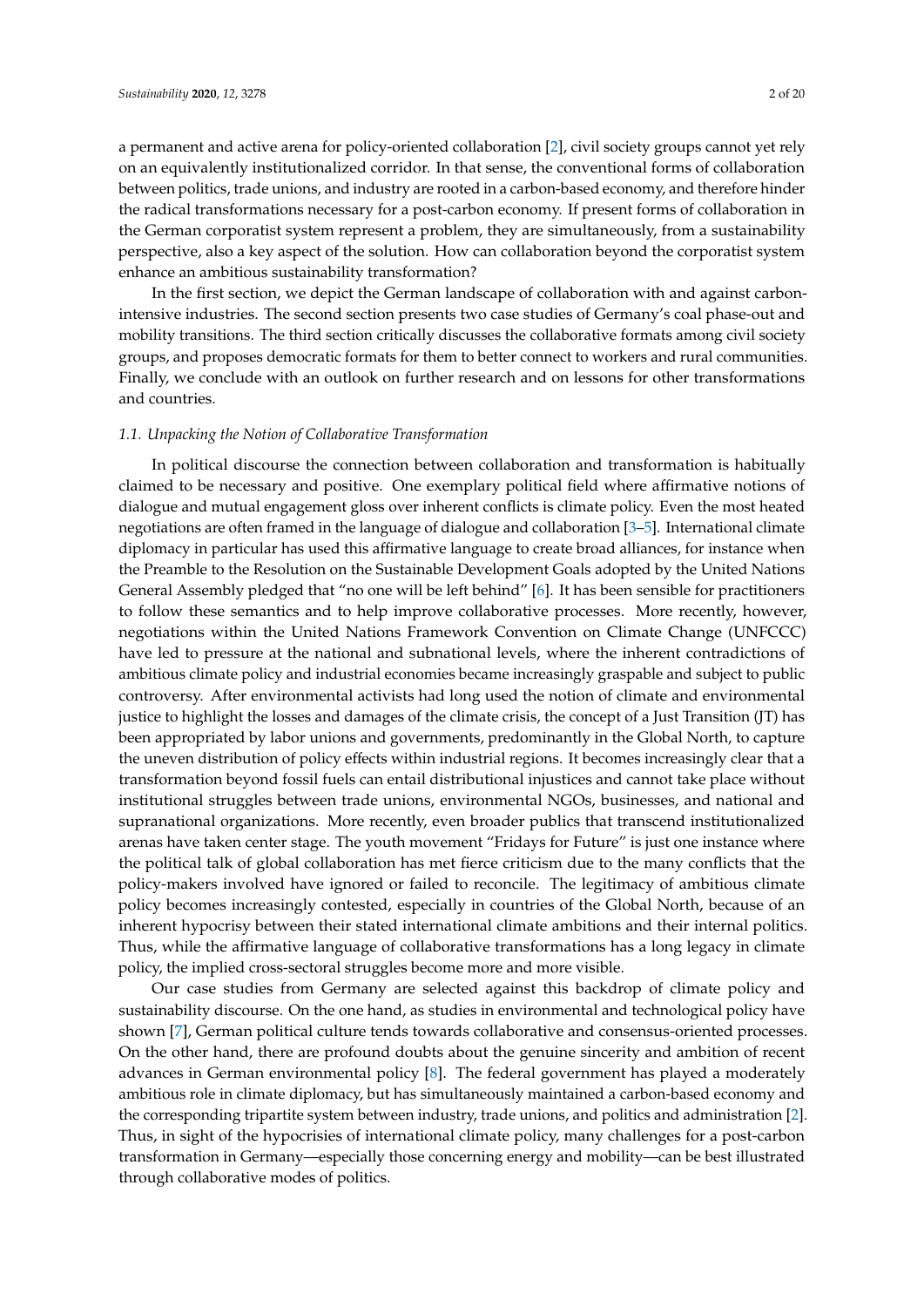Using the case of Germany, the purpose of this article is to provide critical scrutiny of the connection between collaboration and the achievement of ambitious climate policies. Empirically, we use primary literature and research on both energy and mobility policies to trace how the competition for the social shaping of ecological transformations fundamentally impacts their achievability. In short, we trace the interaction between the "how" and the "what" of post-carbon transformations. More precisely, our research question is: How does the interaction between industrial and civic approaches to a collaborative transformation shape the legitimacy of an ambitious energy and mobility transition? Theoretically, we aim at an idealtypical understanding about how various collaborative constellations are shaping the legitimacy and transformational dynamic of German energy and mobility policy. A relational, power-sensitive, and temporal conception seems necessary to conceive of the role of contrasting logics of collaboration, and to understand their interrelated effects on the pace and outcome of recent decarbonization efforts. In terms of policy, our research question directly addresses recent developments in Germany. In a normative dimension, we provide a critical assessment of civic and corporatist forms of collaboration based on political–theoretical considerations. Going further, we pinpoint the transformational potential of a third approach, which has not yet impacted Realpolitik in Germany. This approach, for which we borrow the term "co-creation", can potentially leverage transformational shifts within the deadlocked constellation of the civic and corporatist arenas.

## *1.2. Collaboration as an Institution in German Policy-Making*

The role of collaboration in German policy-making is best described as an institution: it represents, along different values and among various actors, "socially sanctioned, that is, collectively enforced expectation(s) with respect to the behavior of specific categories of actors or to the performance of certain activities" [\[9\]](#page-16-7) (p. 10). As described below, even competing actors in the German climate policy arena do not object to the general value of collaboration. Yet, while this institution per se is not contested, there are competing interpretations among organizations, groups, and individuals. Depending on the place and social status of collective actors, their collaborative actions are directed at different goals and partners, and based on contrasting values. According to an institutional understanding of collaboration, such competing approaches do not inevitably lead to direct conflict. Institutions become more contested in times of disruption or crisis, however, and methods of justification and collaboration may correspondingly be used more pluralistically and creatively [\[10\]](#page-16-8). Based on this theoretical viewpoint, we can ask how the institution of collaboration—especially when renegotiated in times of crisis—affects the speed and achievability of ambitious climate policies. Empirically, we observe three approaches to collaboration, of which the third has not affected climate policy to date, but has recently emerged in sustainability discourse and democratic practice.

Firstly, carbon-intensive economies involve a close and often collaborative relationship between state institutions, industry representatives, and trade unions. Germany has a long tradition of this tripartite concertation of interests, but is one example of a consensus- or negotiation-oriented democracy with its corporatist tendency [\[11\]](#page-16-9) (p. 188). Against this backdrop, which has at least accompanied and even strengthened the carbon-based economy of Germany, it would be naïve to assume that the notion of collaboration is necessarily emancipatory or transformative in the sense of a sustainability transformation. By contrast, in the course of the 1980s and 1990s, these corporatist alliances even begun to include, and thereby appropriate, environmental interests. Karl-Werner Brand even concludes, with regard to the social rules that govern environmental politics, that "[A]n alternative to the strategy of limited cooperation is no longer an option" [\[12\]](#page-17-0) (p. 252). Those alliances involve bargaining between trade unions and industrialists, the installment of stakeholder commissions pertaining to questions of cross-sector policy-making, and, of course, informal communication between individual representatives. Corporatist methods of collaboration are so stable that they even shape the party-based democratic system, with the Social Democratic and Socialist parties being traditional partners of trade unions, and conservative and economic liberalists representing employer interests. Social policy and lower-skilled workers, as well as environmental agendas, have either lost or never gained the same level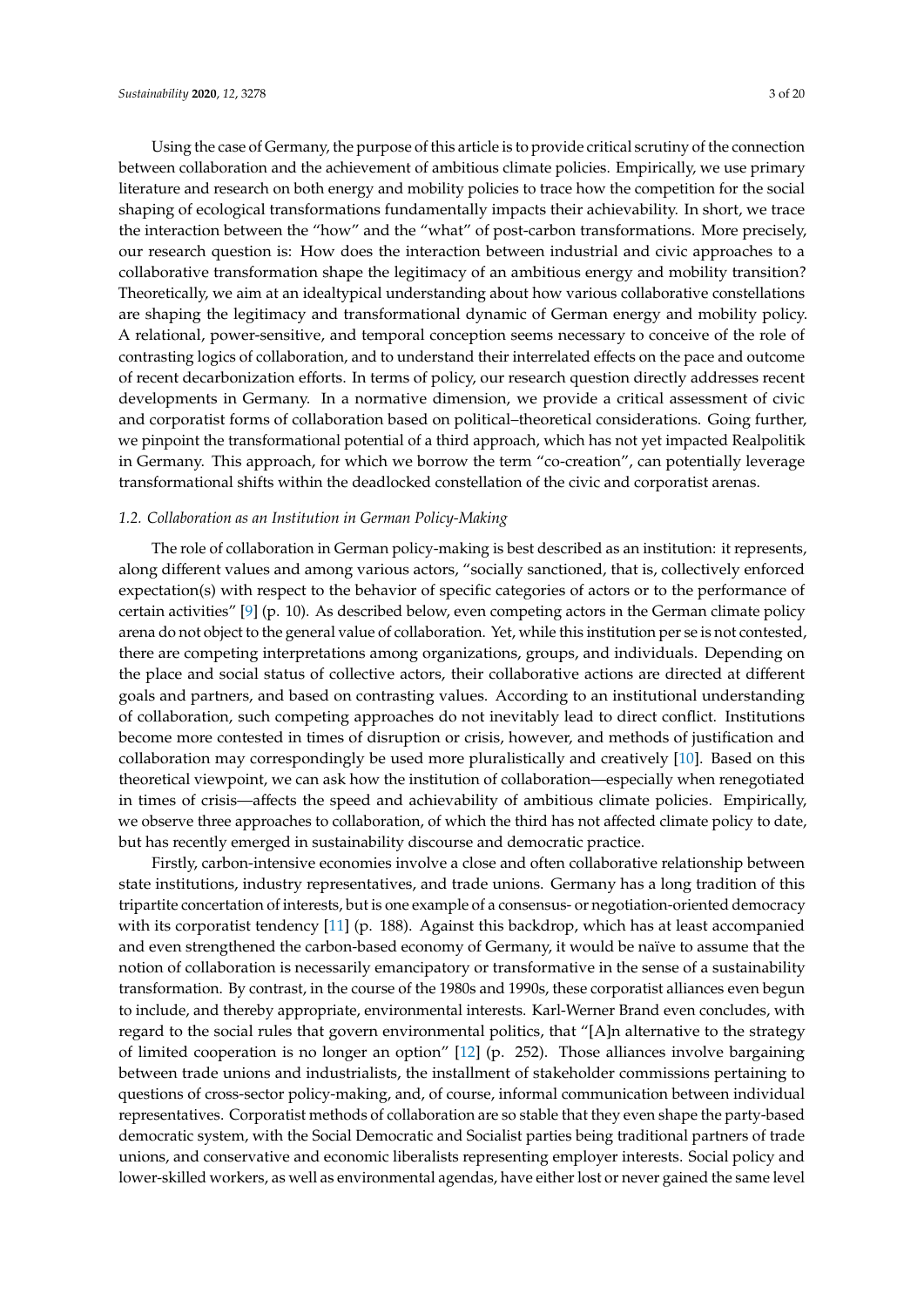of institutionalized collaboration with state representatives [\[13\]](#page-17-1). One of the exemplary methods that have even shaped a broad acknowledgement of climate policy ambitions are stakeholder commissions. However, despite their declared aim of bringing all affected stakeholders to the table and identifying solutions based on a sensitive balance between all positions, these expert commissions are commonly criticized for only enforcing those positions that, arguably, already exist. Some authors point to their "fig leaf" function (implying the concealment of problematic issues), whereas others even argue that stakeholder commissions lead to the deinstitutionalization of governmental action [\[14\]](#page-17-2) (p. 14).

Secondly, environmental policy arenas have been especially influenced by civic forms of collaboration. The ambition to introduce transformative policies with regard to energy, mobility, and other areas first developed in Germany through grassroots movements [\[12\]](#page-17-0). In the energy sector, citizen initiatives and environmental groups mobilized public protest long before the so-called energy transition was endorsed by the German Government [\[15\]](#page-17-3). These groups have traditionally opposed industrial interests and built close ties with emerging fields of environmental research [\[16\]](#page-17-4), and have even helped to originate left-wing or green political parties, NGOs, and research institutes. Moreover, social movements are generally characterized by a certain inventiveness with regard to communication and collaboration [\[17\]](#page-17-5). Environmental movements have recently (re-)discovered creative means of building collaborative collectives [\[18\]](#page-17-6), digital tools of communication [\[19,](#page-17-7)[20\]](#page-17-8), and public disobedience [\[21,](#page-17-9)[22\]](#page-17-10). Very different civil society movements and newly formed parties such as Podemos in Spain, the Degrowth community, or, most famously, the protest groups that emerged after the financial crisis in 2009, endorse new principles and methods of collaboration and communication. Yet, these movements have been criticized as consisting of predominantly well-educated, young, and cosmopolitan individuals [\[23\]](#page-17-11). For example, the "Fridays for Future" student movement disproportionately attracts participants from well-educated families [\[24\]](#page-17-12) (p. 10). Thus, as a consequence of such structural bias, the creative and often emotionally costly principles of collaboration can be perceived as being inaccessible to large sections of society. In the face of these critiques, it is important not to generalize from these idiosyncratic and place-specific movements to a larger population.

Thirdly, there is an emerging discourse around the terminology of co-creation. To date, this discourse has certainly had very little impact on German environmental policy-making. Yet, we observe a trend within the sustainability literature and in democratic practice. In sustainability studies, the term "co-creation" is used to discuss methodical forms of collaboration between scholars, policy-makers, and civic groups that aim to achieve transformational change [\[25,](#page-17-13)[26\]](#page-17-14). Co-creation often arises in a corporate and managerial context, denoting the collaborative creation of economic value [\[27,](#page-17-15)[28\]](#page-17-16). In a more democratic vein, we observe communities of group facilitation and public participation that use the term to describe heterogeneous forms of collaboration that take place when public administrators invite citizens to collaboratively shape policy [\[29\]](#page-17-17). One practical application is the concept of so-called "mini-publics" [\[30\]](#page-17-18). "Mini-publics" are randomly selected samples of citizens who are tasked with, for example, identifying "recommendations" for action to tackle so-called "wicked problems". "Mini-publics" are powerful procedural vehicles for increasing and accelerating "throughput legitimacy" in decision-making processes concerning complex issues. The work of such a randomly selected group of citizens takes place within the framework of a process design that ensures beforehand that it can build on pre-existing knowledge and argumentations concerning the issue at hand. The non-partisan, non-professional background of these randomly selected citizens has repeatedly proven to be a powerful asset in overcoming some of the systemic shortcomings of the institutions and procedures of tripartite consensus building [\[31](#page-17-19)[,32\]](#page-17-20). It opens up the possibility of identifying pathways for action beyond any consensus that could otherwise be achieved via bargaining and negotiation among a given topic's most powerful or longest-established actors. The most prominent operationalization of the "mini-public" logic is certainly to be seen in so-called "Citizens' Assemblies" as employed at the national level in Ireland and Canada [\[33](#page-17-21)[,34\]](#page-17-22). These cases illustrate the capabilities of ordinary citizens to contribute to collective decision-making processes on a national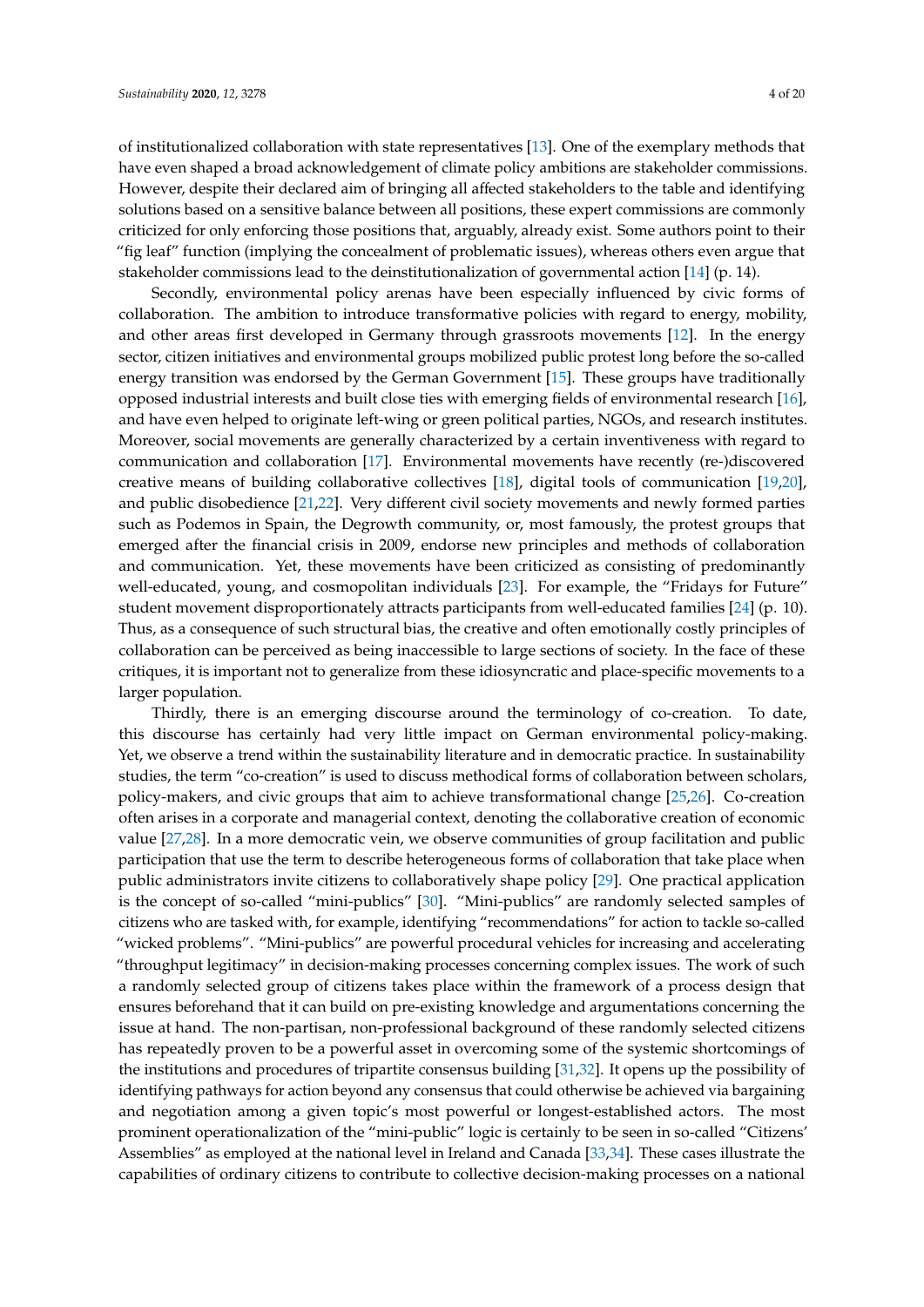scale in order to overcome deadlock and insufficiencies in more established procedures for collective decision-making. In Ireland, the process logic of the Citizens' Assembly has, among other issues, paved the way for referenda on same-sex marriage and progressive legislation on abortion. In the German context, the increasing acceptance of co-creative approaches can also be seen in a hackathon that the Federal government has recently organized in order to find digital solutions in times of the the Covid-19 pandemic.

It remains unclear how these three collaborative constellations affect transformational change in environmental policy. The first two approaches, in particular, are in a highly dynamic interaction when it comes to recent environmental policy. We hypothesize that both logics are simultaneously being applied to the question of post-carbon industries, and compete for influence over policy decisions while endorsing very different understandings of what a legitimate transformation would look like. Hence, while climate policy on the international stage engages in a largely affirmative discourse on collaboration, the national arena is divided among different fields of collaboration [\[35\]](#page-17-23). The role of co-creation is even more ambiguous, as it has not yet affected Realpolitik in Germany. Given the very visible presence of the civic and corporatist arenas, and given the emerging co-creation discourse within the sustainability literature, it is worthwhile to first investigate the empirical process of collaboration in energy and mobility policy. Second, as co-creative practices may soon become part of this constellation, it is important to discuss potential effects in the constellation of civic and corporatist actors. In order to conceptualize and analyze this dynamic, we need a concept of collaboration as well as an interconnected concept of change.

#### *1.3. Concepts of Legitimacy, Collaboration, and Incremental Change*

From the perspective of theory-building, the purpose of this article is to provide an idealtypical understanding of the interplay between collaborative constellations and transformational change. The following paragraphs introduce three basic concepts that, based on the empirical case studies, will then be combined in section three.

The first concept is legitimacy. From a political-theoretical viewpoint, any robust change is related to the communicative process of legitimation [\[36\]](#page-18-0). Only when many groups assign plausibility and credibility to novel institutions, powerful actors, or singular policies can change persist within democratic societies. In times of relative stability, as was well illustrated during recent decades in Germany, the political order is largely unquestioned. In times of crisis, however, when the normative validity of a political order may increasingly be questioned or challenged, legitimacy becomes a bone of contention [\[37\]](#page-18-1) (p. 77). Antagonist groups compete over the social rules that circumscribe the legitimate process of decision-making and collaboration. It becomes clear that the questions of change and legitimacy are intricately related. Moreover, they relate to processes of negotiation and collaboration. International collaboration, for instance, has enjoyed increasing legitimacy, giving rise to arenas of global governance affecting change or stability in climate policy and other fields [\[38\]](#page-18-2).

The second concept is derived from a field of study that has contributed to further structure this dynamic, namely social movement theory. The opposition between incumbents and challengers has proven a valuable concept [\[39–](#page-18-3)[41\]](#page-18-4). That is, a policy field is predominantly shaped by the actors or coalitions that impose their understanding of a good policy process and their social rules on decision-making and collaboration. Those dominant actors can be defined as incumbents. Incumbents may be confronted by challengers, i.e., other groups that, to date, have been less able to establish their concepts or regulatory ideas. Those challenger groups seek strategic opportunities to counter the dominant order and weaken the respective alliances among incumbents. Previous studies have highlighted how dominant coalitions between state, industry, and labor organizations have managed to sustain fossil-based industries and have absorbed the challenges made by environmental groups and parties [\[8,](#page-16-6)[40\]](#page-18-5). It is important to understand that these mesolevel approaches do not translate the idea of face-to-face interaction into broader societal change, thus assuming a direct "face-off" between opposing and internally homogeneous groups, respectively. Rather, incumbents and challenger groups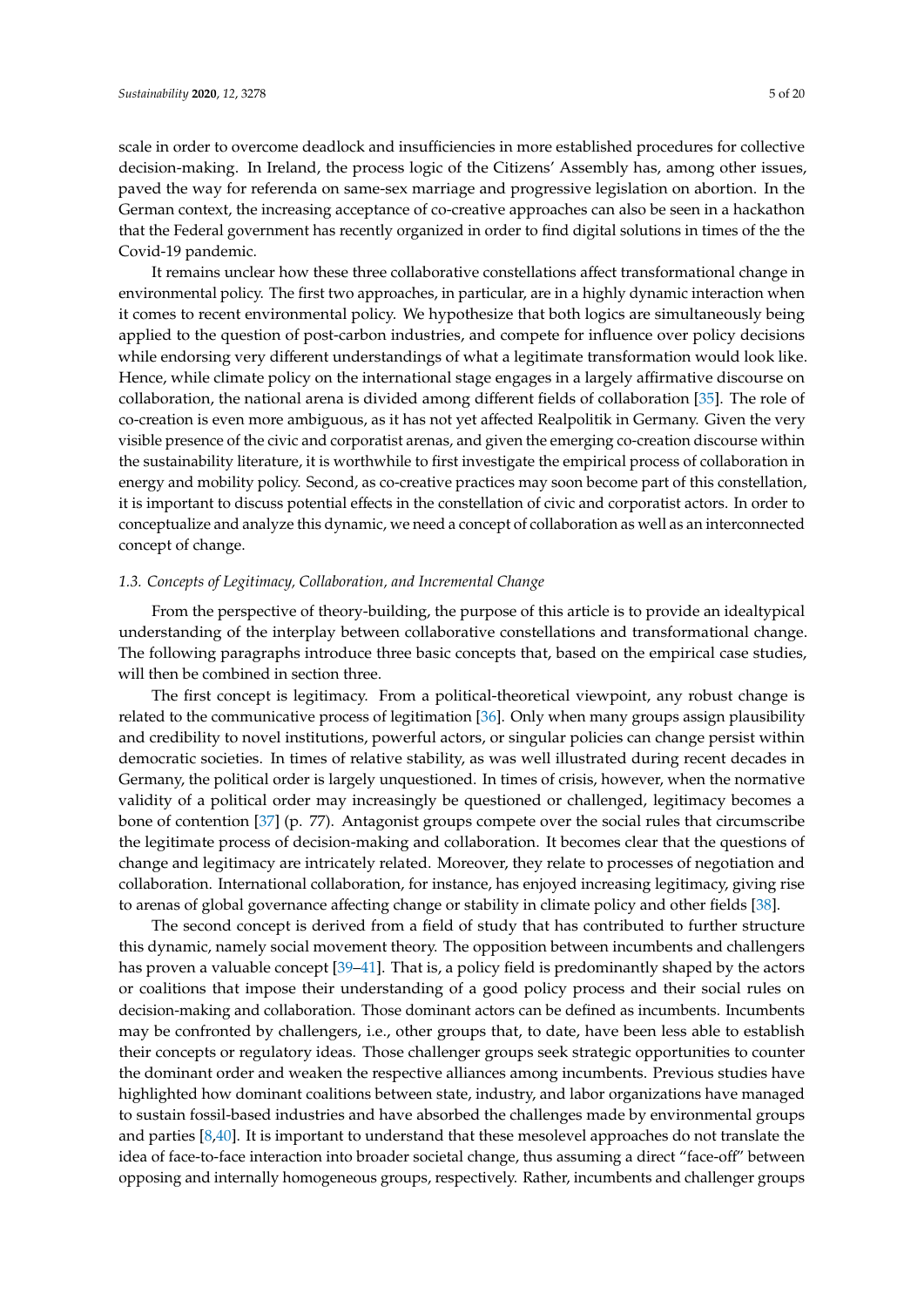can themselves be divided within their ranks, and may co-exist for decades before their antagonistic relationship actually solidifies within a social conflict [\[42\]](#page-18-6). In times of greater stability, their relationship can switch in miniscule but meaningful ways, for instance when one party successfully advances within the silent conflict, such as by shaping a law or gaining public attention through media coverage.

As a third concept, we need a concept of change through conflict and competition. That is, we seek to account for both the struggles between proponents and opponents, and the kind of change that can occur when various arenas of collaboration co-exist. This addresses a blind spot in sustainability studies primarily addressing large-scale changes. While there have been many proposals concerning "grand transformations" [\[43](#page-18-7)[–46\]](#page-18-8) and multilevel transitions [\[47,](#page-18-9)[48\]](#page-18-10) within the sustainability literature, there has been little distinction made between the more incremental kinds of change that are much more likely to occur in consensus-oriented polities such as Germany. Other concepts rightly emphasize the importance of conflict and discussion [\[49](#page-18-11)[,50\]](#page-18-12), but rarely elaborate on the co-existence and interdependence of diverse arenas of conflicts and collaborations [\[39,](#page-18-3)[51](#page-18-13)[,52\]](#page-18-14). Consequently, we cannot rely on an integrated concept of collaborative transformation, but instead turn to a third, singular concept of change that can be combined with the incumbent–challenger distinction. Streeck and Thelen have proposed a more fine-grained distinction to appreciate several forms of incremental but transformational change [\[9\]](#page-16-7).

- 1. Displacement occurs "not through explicit revision or amendment of existing arrangements, but rather through shifts in the relative salience of different institutional arrangements within a 'field' or 'system'."
- 2. Layering "involves active sponsorship of amendments, additions, or revisions to an existing set of institutions."
- 3. Drift entails that "the world surrounding an institution evolves in ways that alter its scope, meaning, and function."
- 4. Conversion describes that "(t)he redirection of institutional resources that we associate with conversion may occur through political contestation over what functions and purposes an existing institution should serve".
- 5. Exhaustion is a form of change "in which behaviors invoked or allowed under existing rules operate to undermine these."

These five forms of change can occur intentionally, but also unintentionally, when industrial interest groups and civic movements push their respective agendas while rarely being in direct conflict, let alone engaging in any form of negotiation. For instance, environmental movements may successfully displace a more dominant idea, may change its surrounding, or may undermine a given set of rules by re-appropriation. We thus propose a combination of concepts to capture the transformational dynamic of competitive collaboration. The concept of challengers and incumbents is helpful to capture "the how", while "the what" in our understanding can be conceptualized by a multifaceted understanding of incremental change. The interplay between legitimacy, collaboration, and change remains an empirical puzzle. One exemplary field of study is that of climate policy and, more specifically, the energy and mobility transitions in Germany.

#### **2. Case Studies: Germany without Coal and Cars?**

#### *2.1. First Case: Mobility Transition*

In Germany, the transport sector is a major source of greenhouse gas emissions as well as more localized pollutants. While other sectors, notably energy, have made significant progress on reducing emissions, the transport sector has been responsible for rising emissions in recent years. Analogous to the "Energy Transition", the call for a "Mobility Transition" has become loud in recent years, and is now, more than ever, front and center of German political debate and agendas, especially in cities. The costs of the current and former orientation toward motorized individual transport (MIT) powered by fossil fuels have long been identified. Accordingly, there have been calls from across the political spectrum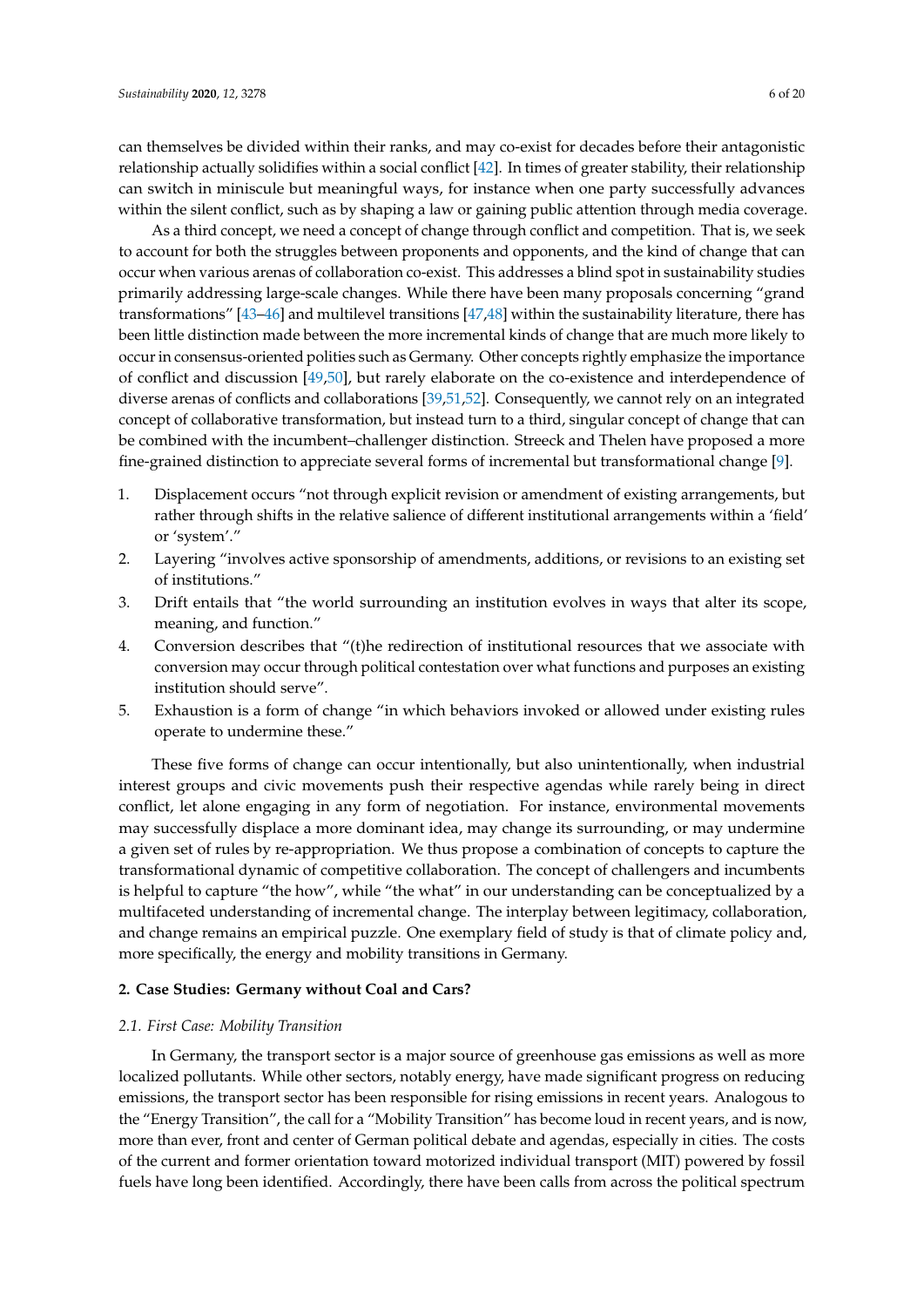for policies to address this issue. However, these calls have not resulted in transformational policy that has shifted the mobility paradigm in a significant way. More automobiles are now being registered, and they also tend to be larger, heavier, and more energy intensive [\[53\]](#page-18-15). In the national budget for 2019, the German Government increased investment in rail transport by 4%, while increasing the budget for highways by 45%, and Germany remains in the bottom quarter of western European countries in terms of per capita investment in rail transport [\[54\]](#page-18-16). Despite identifying these problems, political decisions in the transport sector cause emissions to continue to rise [\[55\]](#page-18-17).

This political stagnation has roots in the German political economy. Mobility politics in Germany is subordinated to the field of economic policy. Despite the fact that the budget of the Traffic Ministry is the third largest of any federal ministry, transport infrastructure is handled as something that results from, and is necessary for, economic growth [\[56\]](#page-18-18). In this way, economic policy dominates transport policy.

While the funding structures for transport infrastructure cut across governmental tiers, they do not really allow significant alternatives for political decision-makers at any level. "Hard infrastructure" (as opposed to mobility services or mobility as a service) is funded by the Federal Traffic Ministry. Although state governments are responsible for distributing federal funds and raising their own funds for transport projects, the funding structures guarantee the Federal Traffic Ministry a leading function; consequently, innovations in mobility have not featured in the agenda-setting function of the federal ministry's funding activities [\[57\]](#page-18-19). The Federal Traffic Ministry often declines funding for certain types of proposals: not only for mobility innovations (e.g., services), but also for financing "hard" transport infrastructure other than automobile infrastructure. This is illustrated by the case of Berlin, where a center-left political constellation attempted to shift federal funding from a highway project to build bicycle lanes. The federal ministry blocked the use of funds for anything other than constructing a city highway project. The message was: either build the highway or return the funds to the federal ministry, the funds were not allowed to be used for constructing bicycle paths [\[56\]](#page-18-18). This example points to a boundary in the political field: the structural narrowing of the decision spectrum, through funding mechanisms of regional and local political actors, disincentivizes anything other than hard infrastructure for the automobile.

Similar examples have led most political parties to pursue an automobile-oriented mobility politics that lacks alternatives. Across all governmental tiers, mobility politics that depart significantly from the automobile-oriented status quo are lost against the prioritization of economic concerns, largely due to the importance of Germany's domestic automobile industry to the economy [\[58\]](#page-18-20). A parliamentary inquiry into meetings between top ministerial politicians and representatives of mobility-related organizations revealed a significant preference for representatives of the automobile industry over other industrial or civil groups. All seven of Chancellor Merkel's meetings, and all 11 of Traffic Minister Dobrindt's meetings recorded during the timeframe in question (between 2015 and 2017) were with representatives of the automobile industry, but none with environmental, civil, or other transport representatives [\[59\]](#page-18-21). This aligns with previous findings, that concerns over economic sustainability are foregrounded in mobility policy reform processes due to the influence of the automobile industry  $lobby [60]$  $lobby [60]$ .

The automobile industry makes up an important part of the economy and is a major factor in the comfortable economic position that Germany has obtained. This has a long history, aptly described by Lijphart [\[61\]](#page-18-23) as "interest group corporatism". The close and long-established relationship between politics, the automobile industry, and labor unions has led to firmly rooted prioritization of the automobile industry's interests in German politics [\[56,](#page-18-18)[58\]](#page-18-20). Employees in the automotive industry are mainly represented by the trade union IG Metall (German Metalworkers' Union), which in turn bases a considerable part of its organizational power on this sector. This corporatist constellation has enabled something of a stable balance between social and business interests, but has not offered politics a partner for pursuing political options that give greater priority to environmental concerns.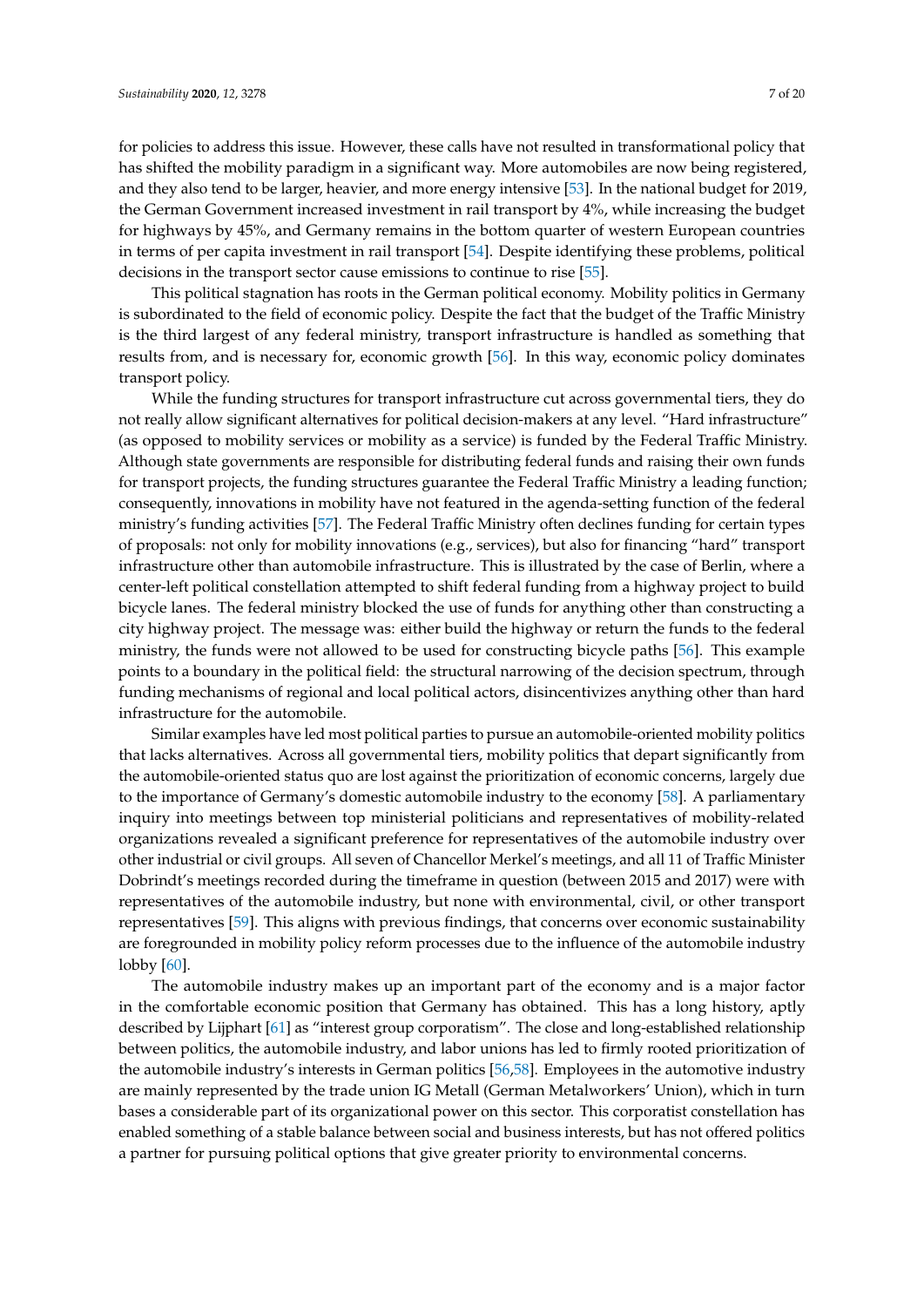The financial crisis of 2008–2009 reduced the buying power of Germans both in the domestic and export markets, and could have been taken as an opportunity to reform policies away from the production and use of private cars. Similarly, the diesel emissions scandal that began in 2015 might have marked a turning point in domestic mobility politics. However, the solid rooting of the automobile industry and associated labor unions in the corporatist constellation enabled both the automobile industry and political spheres to weather recent storms that in other contexts might have served as a window of opportunity to set new priorities and begin a mobility transition in earnest. Thus, despite the broad public broad acknowledgement of both the climate crisis [\[62\]](#page-19-0) and the causal role of the motorized transport paradigm, the mobility transition has long been prevented.

This scenario sees powerful actors pitted in opposition to a "just transition", i.e., against changes that are in the public good. In the case of mobility, that would mean increasing potential mobility while at the same time causing fewer negative traffic-related externalities. The hope for a mobility transformation then lies with civil society pushing politics to react, the motivation for which—namely enabling and even initiating policy change toward a just transition—is already a legitimizing factor in and of itself. In addition, there is also a growing willingness within IG Metall to deal with the future of mobility beyond the fixation on the private automobile. For example, IG Metall is calling for a transformational part-time work bonus to enable employees to gain further qualifications in activities beyond automobile production [\[63\]](#page-19-1). Nonetheless, a mobility transition will require lasting and durable legitimacy, perhaps in an even stronger way than the energy transition, and is likely to only yield incremental change. This is also because mobility is an obtrusive issue [\[64\]](#page-19-2): unlike elements of an energy transition, in which individuals may not be aware of whether their electricity is generated from coal, solar, or nuclear power, citizens will certainly be aware of the differences in utilizing a bicycle or public transport as opposed to a private car. A mobility transformation cannot be conducted in the background; consequently, even small changes will require broad legitimacy.

Achieving a mobility transition in this context, then, means new constellations of actors, alongside which new collaborative formats must evolve. The following examples illustrate the emergence of such collaborations in the movement toward a mobility transition in Germany:

- There are movements for bicycle referendums in approximately 30 cities throughout Germany, the first of which was in Berlin and provided the input and legitimacy for a new mobility law. This was then formally legitimized when passed by Berlin's state parliament in 2018 [\[65\]](#page-19-3). Citizens in numerous German cities and federal states have followed this model, accompanying their demands and proposals with continued campaigns entailing various degrees of direct collaboration with politics.
- Movements for car-reduced or car-free neighborhoods are not new in Germany. This can be observed in examples like Freiburg's Vauban sustainable urban district, which in 2001 already pioneered a car-reduced neighborhood model. More recently, initiatives such as "Verkehrsberuhigter Samariterkiez" (Traffic-calmed Samariter Neighborhood) and "Autofreier Wrangelkiez" (Car-Free Wrangel Neighborhood) have sprouted up in Berlin, pursuing car-reduced and car-free living concepts from the bottom up. In Hamburg, "Ottensen Macht Platz" (Ottensen Makes Room) is a project in which citizens have produced plans for achieving change in their immediate vicinity, and initiated collaboration with local government to work towards their implementation. Thus, with ideas and expectations coming from citizens, expectations for the resulting policies in the form of changed infrastructure have been demanded and endowed with legitimacy.
- Tangible mobility concepts are also responsible for new forms of collaboration with politics and civil society. The "Radbahn Berlin" project, developed by a civil society group to utilize space beneath an elevated city-center train line throughout three city districts, has prompted a further example of collaboration between citizens and government [\[66\]](#page-19-4). The initiators are currently collaborating with government at the municipal, state, and federal levels, and have received a federal grant of more than two million euros (some of which goes directly to their governmental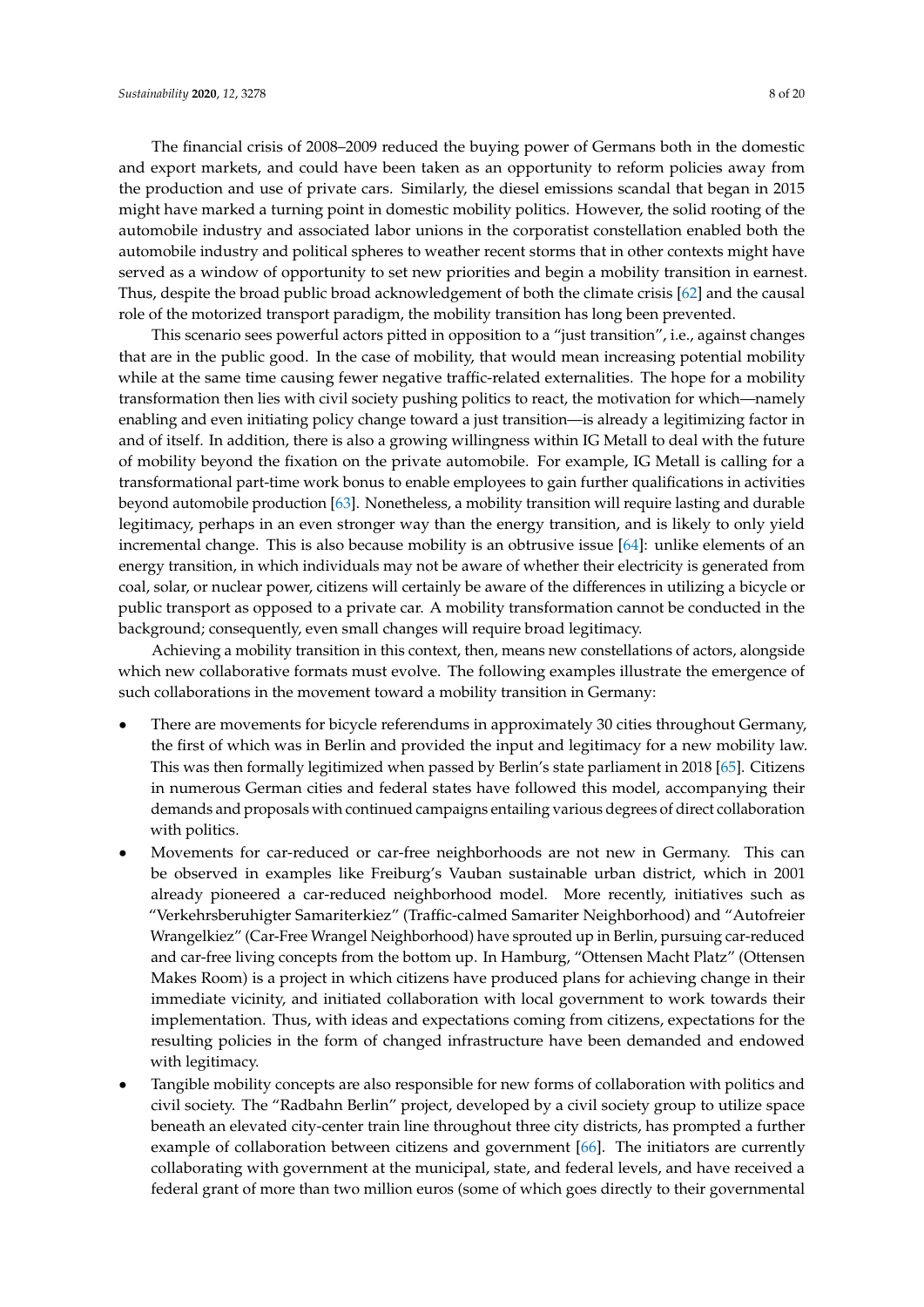partners at the municipal level) to implement their proposal along a test section of the route. Again, legitimacy derives from civil actors producing an idea which at various moments is acknowledged by the elected government through certain outcomes, such as a funding grant or an invitation to pursue the project collaboratively.

In the city of Wuppertal, a citizens' group collaborated with the city government for more than ten years to realize a 20-kilometer pedestrian and bicycle path along the Nordbahntrasse, a former railway alignment. Not only was the group largely responsible for the initial concept, and for establishing it on the political agenda, they were also involved in organizing its funding, and even assumed responsibility for constructing parts of the project and involving the community in maintaining the route after its completion. The completed greenway has provided a safe option for active transport, as it links major parts of the city. This has led to an increase in active transport, particularly cycling [\[67\]](#page-19-5).

These four examples can be traced back to initiatives by citizens and/or civil society, which provided a civic collaboration partner for local or state governments outside of the traditional corporatist constellation. In each case, these led to the establishment of new social configurations: the iterative process of government and civil society working together to generate material responses to the interest constellations rooted in civil society. This places the two actors (government and civil society) in a complex collaborative mode of engagement with one another, where both have interests in a good-quality and timely result, but define those parameters differently. Business interests may or may not be included in this collaborative constellation; the important difference from corporatist collaboration is the decoupling of these actors from their roots in the economy.

These civically oriented collaborative constellations result from citizens assuming agency in mobility politics. Such a shift is notable, since in Germany this field has traditionally been dominated by professionals, experts, and technocratic influences [\[58](#page-18-20)[,68](#page-19-6)[,69\]](#page-19-7), resulting in significant barriers to the integration of citizen and civil society knowledge. However, the civically oriented collaborative mode is now enabling steps that go beyond the deeply rooted, automobile-oriented power structure that has hindered Germany's ability to realize a mobility transition, and includes the opening of policy arenas to experts not rooted in corporatist interest groups. Change, in Thelen and Streek's [\[9\]](#page-16-7) sense of "conversion", thus reinterprets the rules governing who is an expert.

The civic mode of collaboration aligns the interests of civil society and government. Governmental actors are feeling the pressure from the reinvigorated climate movement associated with "Fridays for Future" and other civil society initiatives. However, these often stop short of mapping out a plan for achieving their demands. We certainly do not wish to imply that it is illegitimate for civil society to criticize without providing answers. Rather, we highlight the fact that certain civically rooted initiatives actively propose potential pathways that would not necessarily be open to political actors alone, thereby enabling an alternative to the more limited spectrum of solutions possible within corporatist collaboration. Embedded in the old formations of interest group corporatism, political actors require new partners to successfully depart from entrenched positions. Designing climate policies in a collaborative mode potentially offers pathways for these new constellations to become effective. In addition, this could induce trade unions to break away somewhat from their traditional corporatist orientation and open themselves up to a turnaround in mobility, which could also significantly improve the quality of life of their members beyond their mere status as wage workers [\[70\]](#page-19-8).

As a whole, numerous civically rooted initiatives in the mobility sector are geared toward transformational change by way of displacement and conversion [\[9\]](#page-16-7). As regards displacement, the dominance of the institution of the automobile in the city is being eroded. Although these efforts are generally small-scale, local, and decentralized, they nonetheless represent significant potential for fulfilling the necessary role of the partner for governmental actors in a sustainability transformation, not least because much mobility policy is the purview of local actors. The rising salience of mobility concepts that reject automobile-centeredness opens a political space for pursuing alternatives. Paired with this displacement, conversion is becoming evident in certain political fields at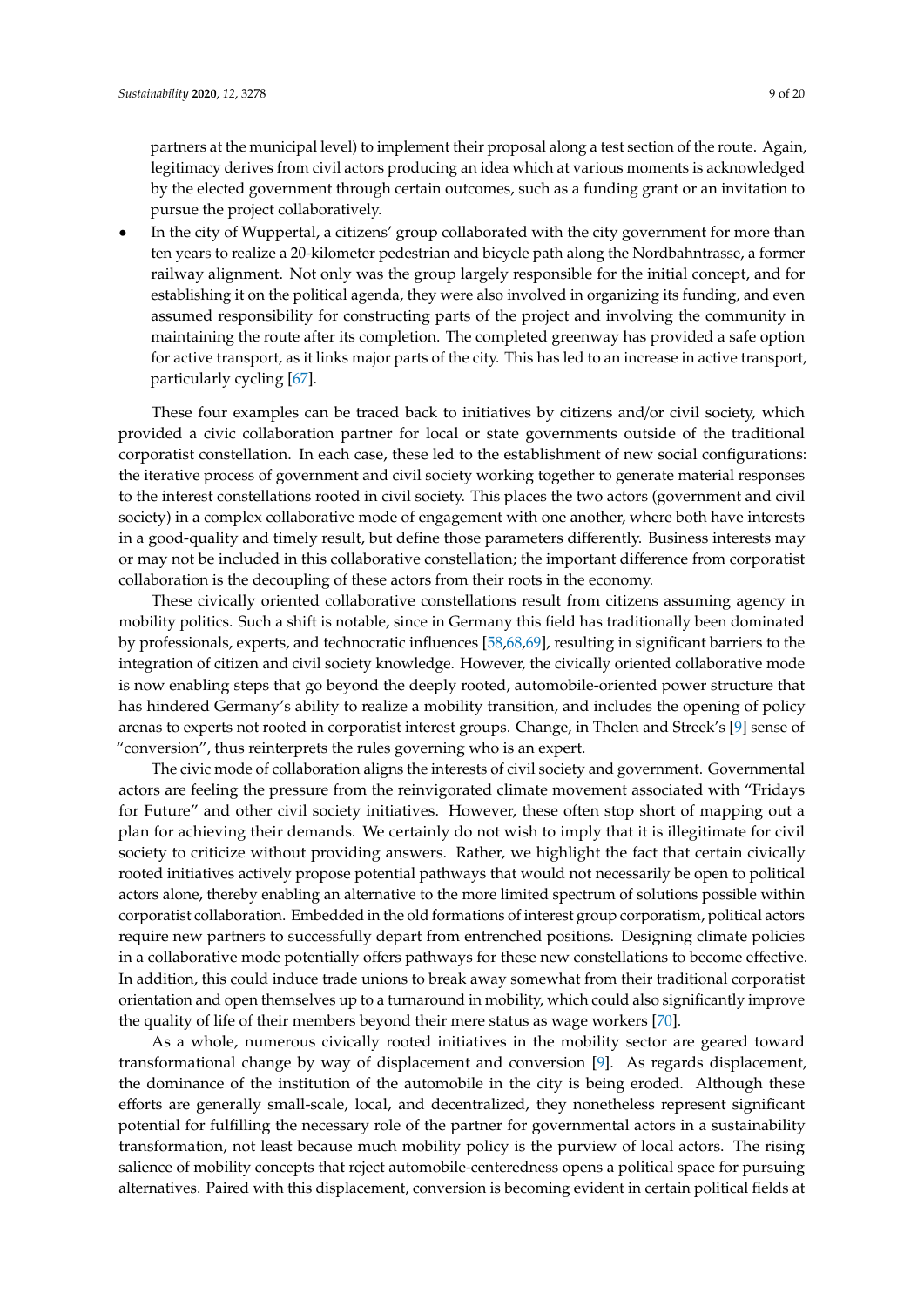all levels of government. In this way, the demands of civil society employ the changing salience of the role of the car in society to redirect the attention, and thus the resources, of federal and municipal transportation departments away from the automobile and toward sustainable alternatives. It must be emphasized, however, that these transformations remain emergent at present, and that full-scale mobility transformations remain uncertain.

# *2.2. Second Case: Coal Phase-Out*

The German "Energiewende" (energy transition) is a protracted process that has its roots in the anti-nuclear movement of the 1970s. This movement challenged the existing energy regime and its supporting forces. The perceived "Atomic State" (Der Atomstaat) [\[71\]](#page-19-9) became a particular target of criticism. This included not only the state but also nuclear corporations and parts of the trade unions that supported the German nuclear program. Programmatic for the movement was the 1980 text "Energiewende. Wachstum und Wohlstand ohne Erdöl und Uran" ("Energy Transition. Growth and Prosperity without Oil and Uranium") [\[72\]](#page-19-10), which outlined alternative development pathways to that of the fossil-nuclear energy regime. Incremental change accelerated in the late 1990s. In 2001, the first nuclear phase-out decision was negotiated under a Red-Green coalition government (comprising the Social Democratic Party and Alliance '90/The Greens). A year earlier, the German Parliament had passed the Renewable Energy Sources Act (EEG), which laid the foundation for a relatively rapid expansion of renewable energy sources in the electricity sector. By 2019, renewable energies accounted for more than 40% of Germany's electricity supply, and the use of nuclear energy will end in 2022. Against this backdrop, disputes in recent years have shifted in the direction of coal. This was mainly due to the "Ende Gelände" alliance, which regularly engages in campaigns of civil disobedience to paralyze or even shut down coal infrastructure in mining areas. In addition, the conflicts surrounding coal culminated in autumn 2018, when the North Rhine-Westphalia state government initiated clearance of the remaining part of the ancient Hambach Forest, which has been successively consumed by opencast mining in the Rhineland district for more than 40 years. As early as 2013, treehouses were constructed and occupied in the Hambach Forest to prevent its continued destruction by the expansion of surface coal quarrying [\[73\]](#page-19-11).

Coal is an important pillar of the German political economy and is facing a fundamental transition over the next two decades [\[74\]](#page-19-12). In the coalition agreement of 2018, the federal government stipulated a massive expansion of renewable energies (targeting a 65% share of electricity generation in 2030). An energy system based largely on renewable energies is not only possible, but can also be achieved at relatively low system costs. An expected increase in carbon prices should make Germany's low-grade lignite coal, which is particularly harmful to the climate, increasingly economically unattractive. Germany can also be fully supplied without using coal to generate electricity if the targets for expanding renewable energies are met. Furthermore, Germany is part of an integrated European electricity grid, so that possible short-term undersupply would not threaten energy security. At the same time, regulations can be introduced to reduce oversupply with renewable energies. The electricity price increases that are anticipated if coal is phased out by 2038 are likely to remain within reasonable limits (approximately 0.1–0.2 euro cents/kWh) [\[75\]](#page-19-13).

However, in the energy industry, too, opposing notions of collaboration co-exist and have become increasingly antagonist. On the corporatist side is the dominant alliance of energy companies and trade unions, together with state institutions and political parties. This alliance has navigated the coal industry throughout regional crises in eastern Germany and has even endured the German energy transition. Workers in the coal industry are mainly organized through the IG BCE (Industrial Union in the Mining, Chemical and Energy Industry), and, to some extent, in the services trade union ver.di. The IG BCE in particular has a strong pro-coal policy, and the fronts between environmental activists and the labor union are often hardened. Famously, Germany phased out nuclear energy due to safety concerns in the wake of the Fukushima accident of 2011, but also in response to long-standing public opposition. In contrast, the coal phase-out, which would clearly have broader environmental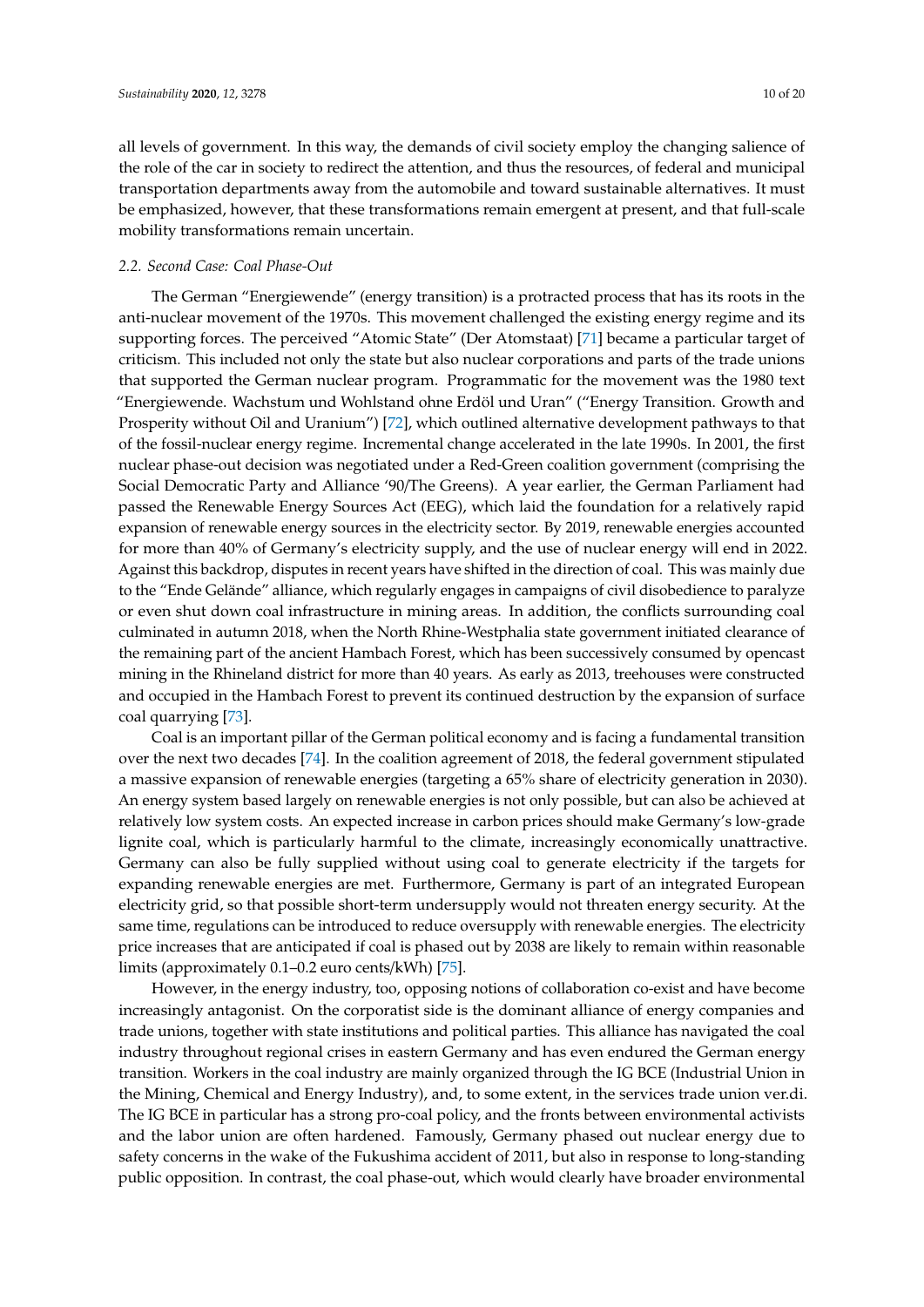impacts, has only recently emerged as a legitimate policy question. The most prominent arena in which the dominant alliance has collaboratively negotiated a vision for phase-out was the recently concluded "Commission on Growth, Structural Change, and Employment" (henceforth referred to as the "Coal Commission"). Aside from the actors mentioned from the corporatist spectrum of employer organizations and trade unions, commission members also included environmental NGOs as well as climate and social policy scientists. Following tough negotiations, the commission members agreed on the following key points (with only Hannelore Wodtke, representing the citizens' initiatives in Lusatia, voting against) overnight from 25 to 26 January 2019:

- By the end of 2038, the coal phase-out should have been completed (by 2035, if possible). Coal-fired power plant capacity of 12.5 gigawatts (GW) is to be taken off-grid by 2022 (coal-based capacity is presently 42.6 GW).
- Further interim targets have also been defined, but these remain relatively vague. Compensation for rising electricity prices is also planned.
- The affected federal states are to receive structural change aid amounting to 40 billion euros over the next 20 years.

In addition, power plant operators were promised compensation payments, an adjustment allowance for affected employees aged 58 and over was proposed, and the preservation of the Hambach Forest was declared "desirable".

In this respect, despite its reported disorganization, the commission succeeded in developing a compromise proposal involving almost all parties, including far-reaching proposals for the design of the coal phase-out. However, in view of the agreement reached in January 2020 between the federal and state governments to implement the compromise, political rifts are again widening. All of the commission members on the environmental spectrum published an open letter clearly criticizing the plan and pointing out that it would fail to implement key points of the compromise. This indicates that several conflicts remain unresolved: it is unclear whether the corporatist tendency in the German model can be permanently balanced in the relationship between politics, economy, and sustainability with environmental agendas. Examples include whether even more villages will yet be evacuated for opencast mining excavations or how the distribution of the structural transformation aid and the level of compensation for power plant operators will be structured, based on the advocacy of trade unions or employer organizations. Lastly, the Coal Commission's recommendations to the federal government, which are yet to be implemented through a parliamentary process, have met with fierce criticism as they are insufficient to meet internationally negotiated climate policy goals.

Aside from disagreement over the "what", opposition groups and local movements have also endorsed very different approaches to collaboration over recent decades. It is important to note in this context that they have dealt with a myriad of issues including village displacement, air quality, demographic change, and even violent conflict and oppression. Some of the most prominent approaches over the last few years include:

- One characteristic of the German energy transition is that it has long had a strongly decentralized character. New energy cooperatives, municipal utilities, farmers, or private individuals have contributed to the democratization of energy supply. The "Bündnis Bürgerenergie" ("Citizens' Energy Alliance") was founded in 2014 in response to growing attacks on the system of guaranteed feed-in tariffs that was fundamental to Germany's Renewable Energy Sources Act (EEG). This alliance focuses on stronger networking among the various actors (citizen financiers, energy producers, co-owners, etc.) that have forged a decentralized and democratized renewable energy system in many parts of Germany; organizes an annual civic energy convention; and also lobbies for the democratic and co-creative transformation of the energy system.
- Since 2015, the Ende Gelände alliance has regularly organized campaigns of civil disobedience. The alliance is strongly inspired in its forms of action by the anti-nuclear movement, and has managed to position coal energy at the center of public attention and establish new forms of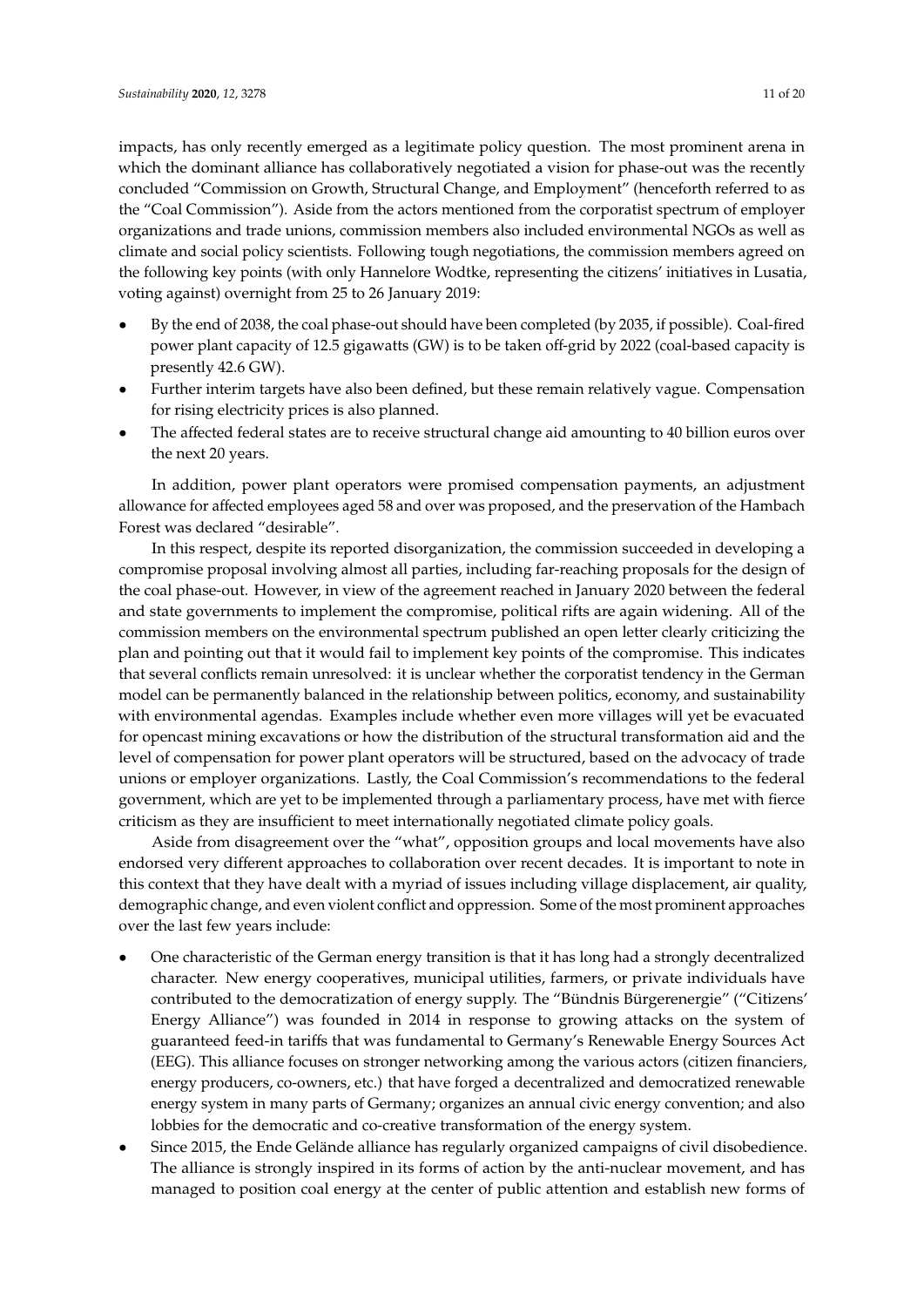cooperation through broad networking with other, less radical actors as well as local people from Hambach Forest. The resulting pressure became so great that the German Government decided, within the framework of the coalition negotiations in 2018, to settle the issue by establishing the above mentioned Coal Commission [\[71](#page-19-9)[,76\]](#page-19-14).

- In recent years, the Hambach Forest has become a symbol of resistance to coal-fired power plants, directed against the state's coal policy, the operating company RWE, and the IGBCE trade union. The latter has repeatedly spoken out against a coal withdrawal and, despite various dialogue formats, has a rather conflictual relationship with those activists occupying treehouses in the Hambach Forest. Nevertheless, the activists are supported by large sections of the local population. In this respect, actions concerned with the future of the forest have brought about new alliances that stand for a different, less domineering and environmentally destructive form of energy production.
- The "Grüne Liga" (Green League) was founded in 1990 out of the East German environmental movement, which was predominantly supported by the Church. It currently comprises four state associations, among others in Brandenburg and Saxony. Grüne Liga has long campaigned against the expansion of coal mining in the Lusatia region, and is well networked with civil society alliances in the other German lignite regions. Against the background of the heated political debate in Lusatia, Grüne Liga plays an important role in resistance to lignite extraction and in shaping sustainable structural change in the Lusatian mining areas.

The four examples outlined above suggest that the transformation of energy systems and the withdrawal of coal as an essential component of the transformation process will not take place without major changes in the social form of environmental politics. In addition to strong polarization and antagonistic starting positions between the environmental movement and the carriers of the fossil–nuclear energy regime, collaborative processes may be able to establish new forms of collaboration to counterbalance the established practices of corporatist arrangements, and set impulses for incremental change towards a more sustainable and democratic electricity supply. However, recent conflicts over the coal phase-out indicate that this will remain a contested issue. It remains to be seen to what extent trade unions such as the IG BCE and ver.di will also deviate from their pro-coal course and open up to alliances with the environmental movement.

### **3. Analysis: Democratic Pitfalls of Corporatist and Civic Collaboration**

Both case studies show that the "how" of transitioning towards a post-carbon economy is broadly challenged in Germany, while the desirability of mitigating climate change remains relatively unchallenged [\[2,](#page-16-1)[77\]](#page-19-15). Aside from a new right-wing populist movement and the AfD Party, whose climate-denialist lobbying has so far failed to influence environmental policy in Germany, both social movements and political interest groups compete to shape current climate policies. Against this discursive legitimacy of climate change policy, conservative and reactionary groups have tackled decision-making processes based on competing understandings of collaboration. Hence, the tactics of slowing or hastening the post-carbon transformation determine the dynamics of policy-making. Yet, against the backdrop of corporatist dominance, it is unlikely that the challengers can instill more than incremental changes. There is a hard-fought struggle to gain the political legitimacy that is necessary even for these incremental changes. How to grasp this struggle conceptually?

The concept of legitimacy established by Fritz Scharpf in the 1970s helps distinguish between a "government by the people" (i.e., reflecting citizens' concerns and preferences resulting from participation) versus a "government for the people" (i.e., the effective promotion of the common good) [\[78\]](#page-19-16). That is, there are struggles within society to influence policy or to benefit from it. In a more normative view, this means that a democratic process allows most of the affected citizens to be involved in both the input and output phases of a given policy, which would in turn increase the legitimacy of corresponding state actors. The role of corporatist and civic forms of collaboration in shaping a democratic transformation can be assessed against this background. As we argue in the following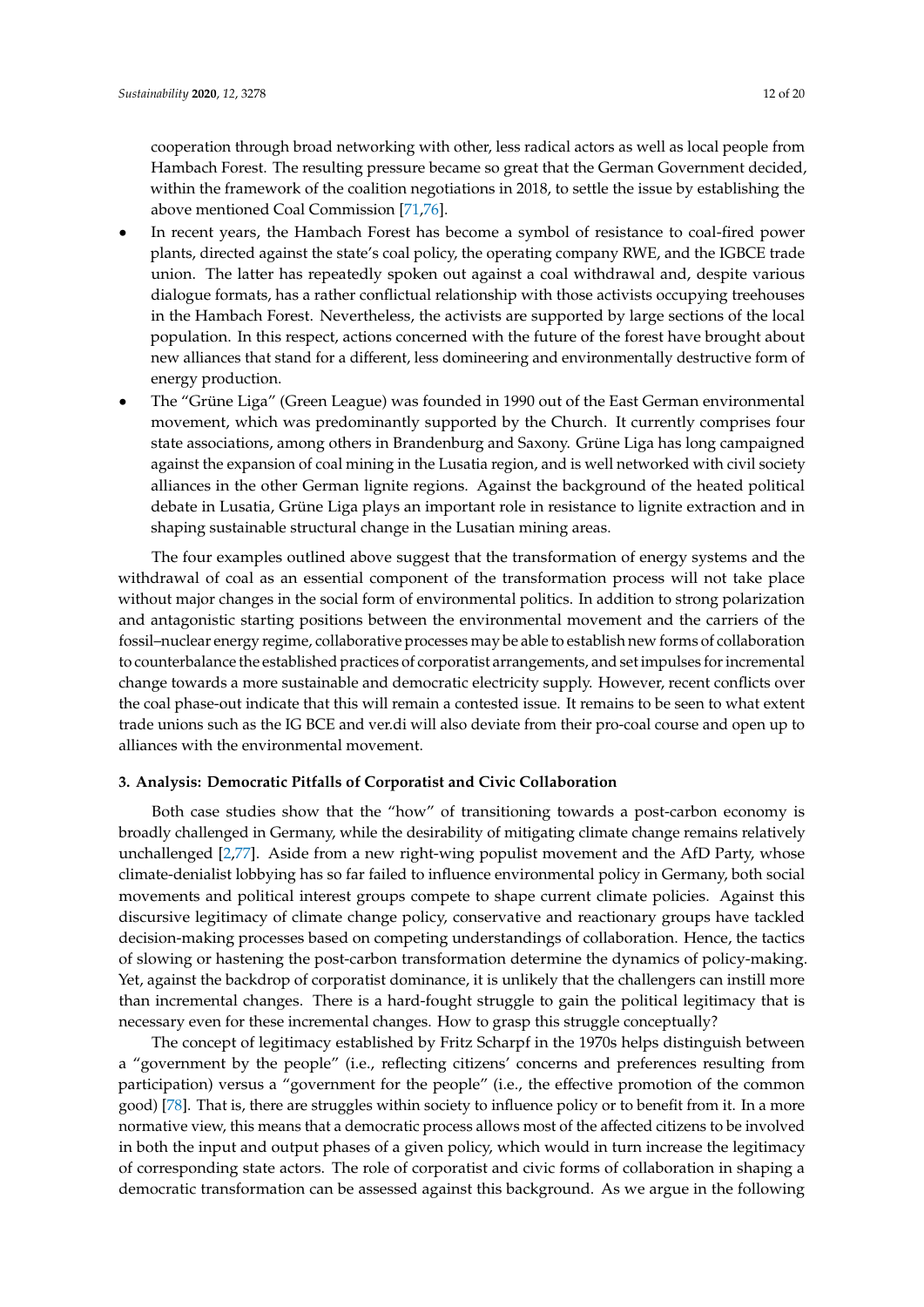section, they both shape the legitimation process from opposite ends. However, it is unclear at present whether the trade unions and environmental movements will be able to cooperate more closely in the future and thus resolve hardened lines of conflict such as "jobs versus the environment" [\[79,](#page-19-17)[80\]](#page-19-18).

With regard to "output legitimacy", the corporatist collaborative constellations as they exist in Germany limit the achievability of ambitious climate policy. The deeply rooted and well-practiced mode of corporatist decision-making in Germany falls short of producing sufficient outcomes in the energy and mobility transitions, because the participating actors anchor their definition of the "common good", which guides final decisions, in the carbon-based economy. This becomes clear in mobility policy, for example the German Government's national budget increases for rail transport are routinely outstripped by those for highways, predictably leading to increasing road traffic emissions [\[53\]](#page-18-15). This can be attributed to "interest group corporatism" driven by the automobile industry, but also to funding mechanisms that disincentivize anything other than hard infrastructure for the automobile [\[56\]](#page-18-18). Furthermore, in the political process of phasing out coal, there are broadly visible deficits in the achievement of environmentally sufficient and socially just results. This is largely due to the broad but conflictual structure of the Coal Commission, such that its final recommendations were inadequate to meet Germany's internationally negotiated climate ambitions. Several major issues remain rather unclear, including population displacement and excavation of villages, the distribution of structural transformation aid, and the level of compensation for power plant operators. As a result of diplomatic challenges in the commission, they are largely left to the power-play between environmentalists, trade unions, and employer organizations. In short, to use Scharpf's classic concept, the corporatist form of collaboration is geared towards controlling the "output legitimacy" of current energy and mobility policies. This collaborative form of control impedes the socio-ecological changes that a broad public platform is calling for.

With regard to "input legitimacy", too little voice is given to the communities affected by both climate change and climate change policy, so that the legitimacy of political decisions is increasingly challenged, as illustrated by very different movements, such as the yellow vests in France or the "Fridays for Future" climate movement. Consequently, the externalities that human economic activity imposes on society and the environment are omitted from the equation, following a form of organizational and procedural blindness. It becomes apparent in the mobility transition that grassroots movements seek to take charge of traffic regulations in their immediate surroundings, collaboratively challenging local politicians and transport planners to take more ambitious steps. In the case of the coal phase-out, the grassroots level tends to be more oppositional rather than proactive. But in this case too, there is a growing amount of civil collaboration, when, for instance, local activists and local government officials form alliances against the displacement of villages. It is fair to say that these civic movements seek to control for the "input legitimacy" of climate policies, and are increasingly putting pressure on government in this process.

Although social movements push for ambitious climate policies, they also face inherent limits with regard to disrupting the corporatist tradition. These limits are spatial, material, and social in nature. One limiting feature is that the described initiatives are quintessentially local. The localized nature of their engagement often relies on the citizens' expertise as residents of their cities. Scaling up can therefore present challenges, and will require firm commitment, also in a financial sense, from the federal government if a mobility transition is to be successful. Moreover, civic engagement requires significant resources from citizens, thereby presenting barriers, since not all citizens have equal access to time, expertise, and social capital. Employer interests and trade unions are highly professionalized, whereas citizen groups cannot rely on similarly robust capacities. The successes of civil initiatives are thus linked to the educational and financial resources of the individuals involved. Individuals worried about making ends meet for themselves or their families would likely be unable to allocate the cognitive resources for such an initiative, even if the temporal resources were available. Given these limits—although the mentioned initiatives found a way to impact the policy arena—the group of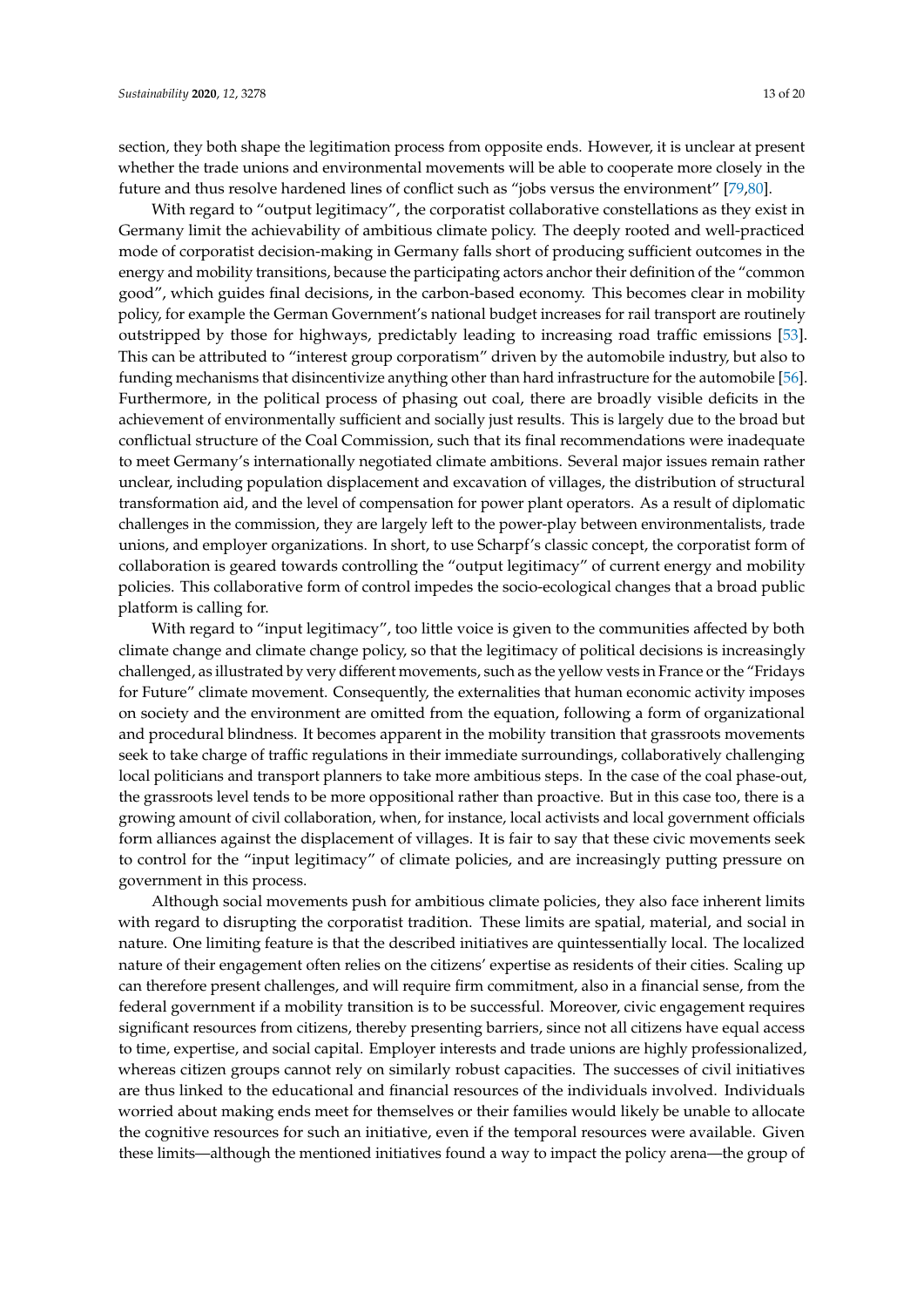participants admissible to the political arena was only slightly shifted away from the conventional corporatist alliance.

These aspects delimit the capacity of social movements to mobilize a level of "input legitimacy" that can actually influence the output of a sustainability transformation beyond the control of corporatist interests. On the one hand, the impact on, or scalability to, national policy-making; the social inclusiveness among activists; and the democratic representation of civil interests are regular weak points of most social movements. On the other hand, the described activist groups critically push for ambitious climate policy, and do so by democratic means such as public protest and civil disobedience. We can conclude that social movements play a significant but limited role in pushing for more ambitious agendas.

We end with a very mixed conclusion about the capacity of collaboration to instill transformational change, namely that the increasing challenges to "input legitimacy" are unlikely to suffice if the "output legitimacy" of post-carbon policies remains largely in the hands of corporatist alliances. Much more likely is a certain polarization, given the unbroken control over economic policy by corporatist alliances on the one hand and the rising popularity of climate activism on the other. What do we propose to overcome a potential deadlock situation?

#### **4. Proposal: Co-Creation Can Leverage Shifts in Environmental Policy**

A third concept of legitimacy, which captures the "how" of policy processes, is the notion of "throughput legitimacy". According to Vivien Schmidt, this highlights the "efficacy, accountability and transparency of [...] governance processes along with their inclusiveness and openness to consultation with the people" [\[81\]](#page-19-19) (p. 1). We argue that an increase in throughput legitimacy can help to overcome the increasingly deadlocked camps of corporatist and civic collaboration. This, of course, is not a normatively neutral position. Rather, against the backdrop of the increasing need to counter the climate crisis, we claim that substantially increased and improved collaboration between state actors and civil society can offer an alternative pathway to current corporatist tactics of decelerating climate policy. Moreover, this civic form of collaboration may support the democratic legitimacy of climate policy decisions and build institutions, so that state/democratic actors can rely on collaborative corridors to citizen groups.

This proposal can be integrated in the analysis as depicted in Figure [1.](#page-15-0) Providing corridors between civic and corporatist collaboration, our proposal points to institutionalized processes that need to be established and through which civic interests can impact climate policy decisions more directly than can be achieved by parliamentary representation. In our understanding, this process of building a corridor for society-policy collaboration can be seen in the co-creation discourse introduced above. In contrast to a more consumerist understanding of co-creation [\[82\]](#page-19-20), this political understanding entails that deliberations among "normal" citizens who do not represent any organized interest are, under certain circumstances, able to provide highly valuable insights into possible and desirable options for action with regard to an issue at hand. Collaborative processes that manage to include a broader range of voices, ideas, and facts than those of the established corporatist actors are pivotal for achieving the types of broadly acceptable policy shifts that are imperative for steering societal transformations. In the midst of a corporatist reinforcement of carbon industries, however, the civic influence on sustainability politics must be institutionally anchored within the environmental and industrial policy arenas. This influence can, by means of the necessary political will to support co-creative formats, become a reliable and robust alternative to the quick and routine connections between industry, trade unions, and the state. While co-creation seems beneficial from a democratic perspective, does it also help to shape ambitious sustainability transformations? Using Streeck and Thelen's concept of incremental change, we propose five transformational effects of co-creation [\[9\]](#page-16-7):

• First, co-creation can contribute to the "displacement" of corporatist collaboration by shifting the focus towards civic constituencies. Mini-publics—particularly in the form of citizens' councils—offer possibilities for establishing arenas in which policy-makers can seek advice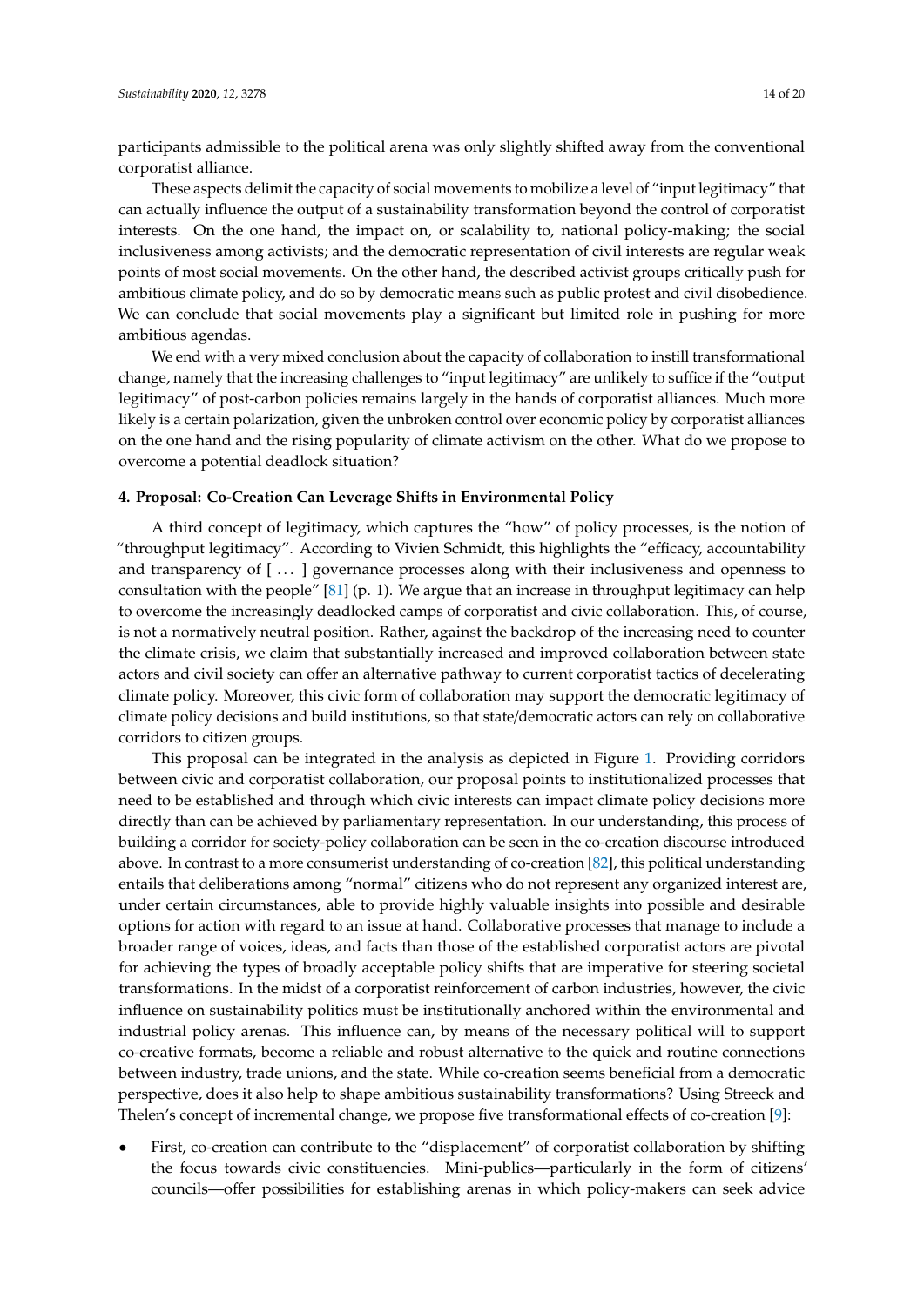or find support for civic agendas that may be not be congruent with, find support for, or have the creative opportunity to be developed in constellations with strong industry and union input. For this to occur, it is advisable to shape co-creative processes in a way that they can capture the attention of diverse fractions of society, and create transparency as regards the procedural rules of the policy-making process itself. This transparency is a precondition to enable people to identify with the participating mini-public and to build or question their own convictions with regard to the issue(s) at hand.

- Second, co-creation can be a strategy of "layering" because it adds another formation on top of pre-existing citizen groups, but can also be added to more traditional forms of stakeholder consultation. Expert commissions, for instance, can be complemented by randomly selected citizens or civic organizations that have an option to provide alternative perspectives that can qualify or contextualize the advice from those expert commissions. For this to occur, however, it is advisable to shape co-creative processes in ways that consider the systemic imbalance of pre-existing knowledge and experience among randomly selected citizens compared with that of experts and professionals. Besides providing access to all relevant knowledge and facts, a mini-public needs to be effectively guarded as a safe space for open deliberation among its members. Otherwise, such a council can easily become prone to instrumentalization and manipulation. In cases where a mini-public is asked to deliberate on controversial topics, this type of process can also include hearings for representatives of the conflicting positions, enabling them to present their arguments directly to the mini-public.
- Third, co-creation can contribute to "drift" by changing the conditions under which corporatist forms of collaboration operate. For instance, institutionalized forms of civic collaboration, such as hackathons involving participants from various backgrounds, can pick up on the advice of expert commissions and create policy proposals that push for an independent reading of the results. For this to occur, it is advisable to shape co-creative processes in ways that facilitate the emergence of mutual trust among the different actors involved, which can most likely be achieved by designing processes over longer periods of time and with a sufficient focus on group dynamics and repeated opportunities to gain insights into one another's positions.
- Fourth, co-creation can foster a kind of "conversion" by integrating expertise that is free to embrace or reject to an ambitious transformation, while at the same time considering and prioritizing the needs of affected civic communities. For this to occur it is advisable to shape co-creative processes in a manner that enables civic perspectives to be incorporated sufficiently early to allow their values to be integrated into tangible future visions.
- Finally, co-creation can facilitate a form of change by encouraging a broad variety of actors to articulate local coping strategies to an interested and politically relevant audience. For this to occur, it is advisable to shape co-creative processes in a way that recognizes the principle of subsidiarity whenever possible. This means that in many circumstances it is preferable to work with several local mini-publics attached to local decision-making, rather than a single group at a higher level of governance. In this way, local contexts can be respected and adequately integrated into solutions.

If the aforementioned pitfalls are recognized in the design of a collaborative process, these approaches serve as a backbone to support democratic sustainability transformations while counterbalancing the corporatist representation of interests. This allows for drastically differing positions, opinions, and conceptions of "the problem" and "the solution(s)" to come into being in a political arena that is brought into existence solely for the sake of identifying and co-creating possible strategies for action.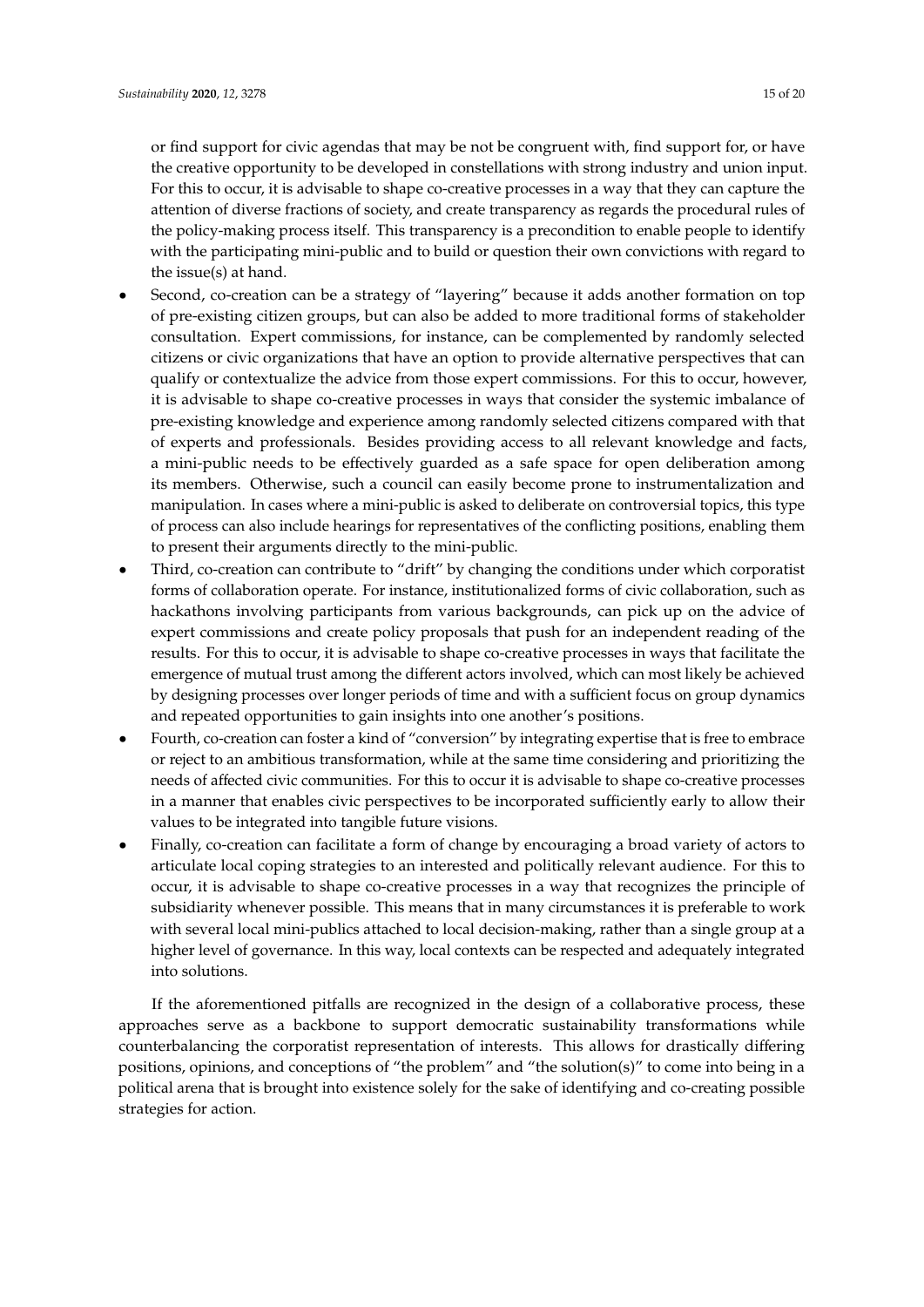<span id="page-15-0"></span>

Figure 1. Co-creation as an intermediary in the legitimation of mobility and energy policy.

## **5. Co-Creation in Just Transition Processes**

Given the persistent consensus on climate change, it is not so much the "what" but more the "how" that defines the struggle and pace of sustainability transformations in Germany. However, collaboration is both a civic and corporatist value, and thus represents an implicit bone of contention within the German climate policy discourse. With the rise of new industrial transition movements in the energy and mobility sectors, both understandings currently interact and, to differing degrees, define the rather incremental corridor for legitimate policy-making. Given the robust corporatist imprint on current climate policy, it is unlikely that civic pressure alone can counterbalance employer and trade union interests.

Yet, we have pointed out how civically oriented forms of co-creation may introduce incremental but transformational shifts. Against the backdrop of the predominant fields of collaboration—the arenas of corporatist climate policy and social movements—we argue for more institutionalized corridors between civil society and state institutions. Co-creation, as we call this methodical approach to collaboration, can transform the pressure coming from environmentally motivated citizens and collective actors into a reliable and robust alternative to the quick and routine connections between industry, trade unions, and the state. Along these lines, co-creation is a triple response that can: open the policy arena throughout a structured dialogue with the rising environmental movements, facilitate this dialogue so that it remains accessible for non-activists in the affected communities or industries, and present countervailing viewpoints to the exclusive corridors of corporatist lobbying. This re-distribution of political attention may contribute to a broader political discourse and even to decisions that address injustices among and between the communities that benefit or suffer from ambitious climate policies. If policy-makers fail to implement collaborative arenas that go beyond the corporatist and activist arenas, the broadly shared value of collaboration and the legitimacy of climate policy may be dismantled in a process of political polarization.

Future research should address the paradoxes of co-creation in relation to just transition processes: certainly, the relevance of co-creative pathways is increasing with the anticipated intensification of global climate change. When expectations among actors are increasingly in conflict, only reflexive understanding and collective practice can help to push sustainability ambitions. At the same time, however, the viability and practicability of co-creative pathways is continuously decreasing. With each failure to appropriately address the social and ecological dimensions of the climate crisis, the bar for co-creating dialogue is raised. Any transformational policy therefore needs to also lower the communicative threshold between communities that gain or lose from climate change and climate policies. Facilitators and institution-builders need to create arenas that facilitate three processes simultaneously: the articulation of ambitious responses to anticipated crises, the clarification of mutual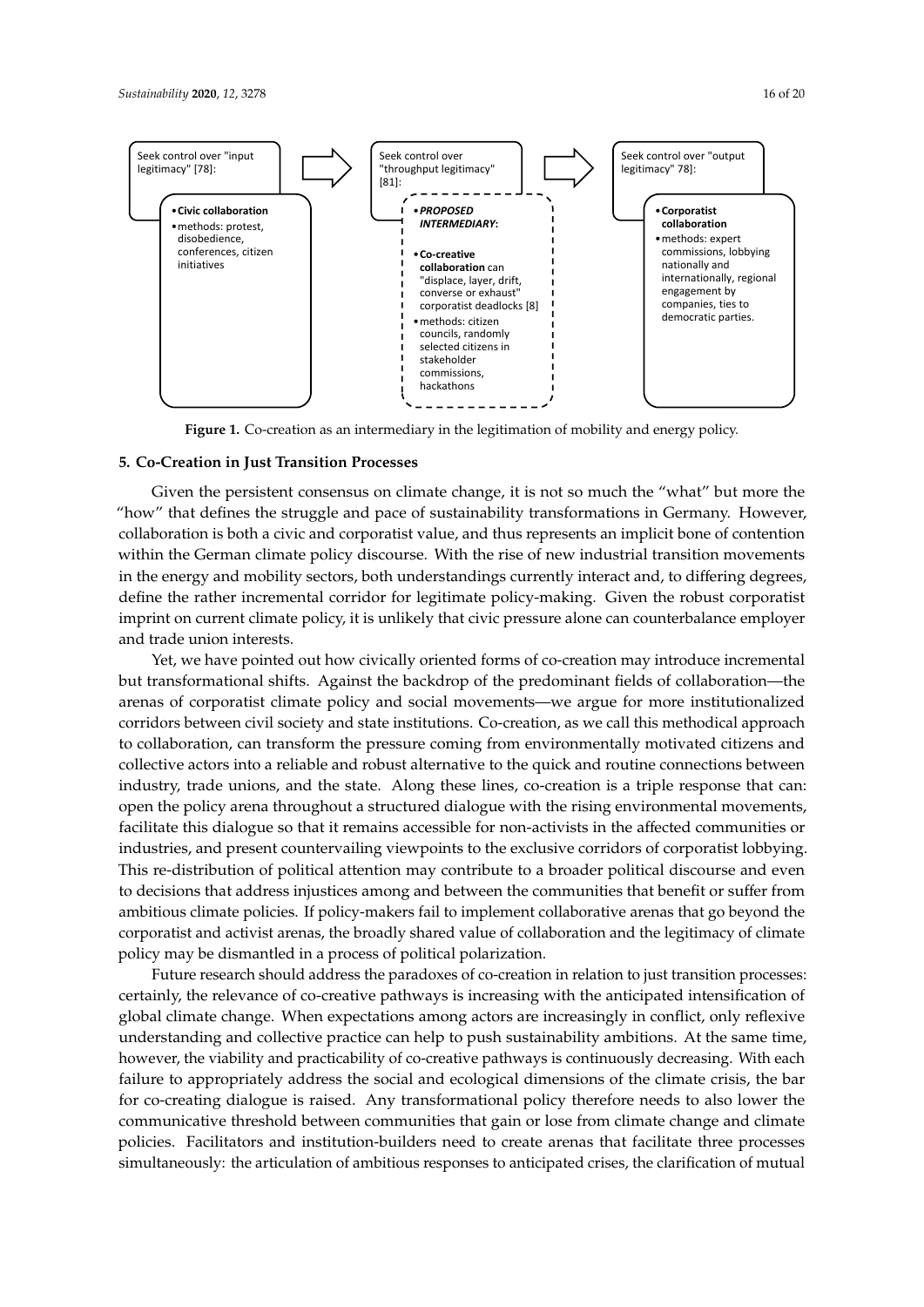expectations, and the nurturing of experiences of self-efficacy. How to meet this triple challenge remains one of the biggest puzzles for transdisciplinary sustainability research.

It is important to note the limitations of our study. This paper only provides a conceptual connection between the two transition processes in mobility and energy, suggesting that civic collaboration can offer an alternative or supplementary constellation to corporatist collaboration (without necessarily replacing it). We have not dealt with the material differences and sociospatial specificities of the car or coal industries, nor of corresponding social movements. Moreover, we could not elaborate on the role of trade unions in particular. We can only briefly point out that, at present, the most crucial strategy for a collaborative pathway out of the carbon industries might be the involvement of trade unions in civically oriented collaborations. While they have been involved in the tripartite model, international umbrella organizations such as the International Labour Organization, and also worker communities, are beginning to open up to environmental concerns [\[83\]](#page-19-21). A similar tendency in the national arena may tip the balance between corporatist sceptics and civic proponents of ambitious climate policy.

**Author Contributions:** This contribution constitutes the joint work of all authors under the lead of J.H. Conceptualization, J.H. and D.v.S.; methodology, J.H.; formal analysis, J.H., T.H., D.O. and D.v.S.; investigation D.v.S. and T.H.; writing—original draft preparation, J.H. and D.v.S.; writing—review and editing, J.H.; visualization, J.H.; project administration, J.H.; funding acquisition, J.H. All authors have read and agreed to the published version of the manuscript.

**Funding:** The research presented in this paper is partly funded by the German Federal Ministry of Education and Research (funding no. 03SF0561).

**Acknowledgments:** We would like to thank our colleagues in the projects "Social Transformation in Lusatia" and "Co-creation and Contemporary Policy Advice" at IASS Potsdam. Special thanks go to Dave Morris for his excellent editing services, and Annelie Gütte for her ever patient assistance.

**Conflicts of Interest:** The authors declare no conflicts of interest.

#### **References**

- <span id="page-16-0"></span>1. Kemp, R.; van Lente, H. The dual challenge of sustainability transitions. *Environ. Innov. Soc. Transit.* **2011**, *1*, 121–124. [\[CrossRef\]](http://dx.doi.org/10.1016/j.eist.2011.04.001)
- <span id="page-16-1"></span>2. Hatch, M.T. The politics of global warming in Germany. *Environ. Politics* **1995**, *4*, 415–440. [\[CrossRef\]](http://dx.doi.org/10.1080/09644019508414214)
- <span id="page-16-2"></span>3. Schmieg, G.; Meyer, E.; Schrickel, I.; Herberg, J.; Caniglia, G.; Vilsmaier, U.; Laubichler, M.; Hörl, E.; Lang, D. Modeling normativity in sustainability: A comparison of the sustainable development goals, the Paris agreement, and the papal encyclical. *Sustain. Sci.* **2018**, *13*, 785–796. [\[CrossRef\]](http://dx.doi.org/10.1007/s11625-017-0504-7) [\[PubMed\]](http://www.ncbi.nlm.nih.gov/pubmed/30147791)
- 4. Keohane, R.O.; Victor, D.G. Cooperation and discord in global climate policy. *Nat. Clim. Chang.* **2016**, *6*, 570. [\[CrossRef\]](http://dx.doi.org/10.1038/nclimate2937)
- <span id="page-16-3"></span>5. Helgenberger, S.; Jänicke, M. Mobilizing the co-benefits of Climate Change Mitigation. IASS Working Paper, 2017. Retrieved on 2 December 2019. Available online: http://[publications.iass-potsdam.de](http://publications.iass-potsdam.de/pubman/item/escidoc:2348917:6/component/escidoc:2666888/IASS_Working_Paper_2348917.pdf)/pubman/item/ escidoc:2348917:6/component/escidoc:2666888/[IASS\\_Working\\_Paper\\_2348917.pdf](http://publications.iass-potsdam.de/pubman/item/escidoc:2348917:6/component/escidoc:2666888/IASS_Working_Paper_2348917.pdf) (accessed on 2 April 2020).
- <span id="page-16-4"></span>6. Weber, H. Politics of 'leaving no one behind': Contesting the 2030 Sustainable Development Goals agenda. *Globalizations* **2017**, *14*, 399–414. [\[CrossRef\]](http://dx.doi.org/10.1080/14747731.2016.1275404)
- <span id="page-16-5"></span>7. Jasanoff, S. Product, Process, or Programme: Three cultures and the regulation of biotechnology. In *Resistance to New Technology*; Bauer, M., Ed.; Cambridge University Press: Cambridge, UK, 1995; pp. 311–331.
- <span id="page-16-6"></span>8. Blühdorn, I. "Myths of Empowerment and Ecologisation. On the Rematerialisation of post-materialist Politics." ECPR, Joint Sessions, Copenhagen: 14–19. Retrieved at 2 December 2019. Available online: [https:](https://ecpr.eu/Filestore/PaperProposal/e51d15b9-5df7-4f96-9b47-7af85091dfd0.pdf) //ecpr.eu/Filestore/PaperProposal/[e51d15b9-5df7-4f96-9b47-7af85091dfd0.pdf](https://ecpr.eu/Filestore/PaperProposal/e51d15b9-5df7-4f96-9b47-7af85091dfd0.pdf) (accessed on 2 April 2020).
- <span id="page-16-7"></span>9. Streeck, W.; Thelen, K. Introduction: Institutional change in advanced political economies. In *Beyond Continuity: Institutional Change in Advanced Political Economies*; Streeck, W., Thelen, K., Eds.; Oxford University Press: Oxford, UK, 2005; pp. 1–39.
- <span id="page-16-8"></span>10. Battilana, J.; Dorado, S. Building sustainable hybrid organizations: The case of commercial microfinance organizations. *Acad. Manag. J.* **2010**, *53*, 1419–1440. [\[CrossRef\]](http://dx.doi.org/10.5465/amj.2010.57318391)
- <span id="page-16-9"></span>11. Offe, C. Erneute Lektüre: Die» Strukturprobleme «nach 33 Jahren. In *Claus O*ff*e, Strukturprobleme des kapitalistischen Staates: Aufsätze zur Politischen Soziologie, Veränderte Neuausgabe*; Borcher, J., Lessenich, S., Eds.; Campus: Frankfurt/Main, Germany, 2006; pp. 181–196.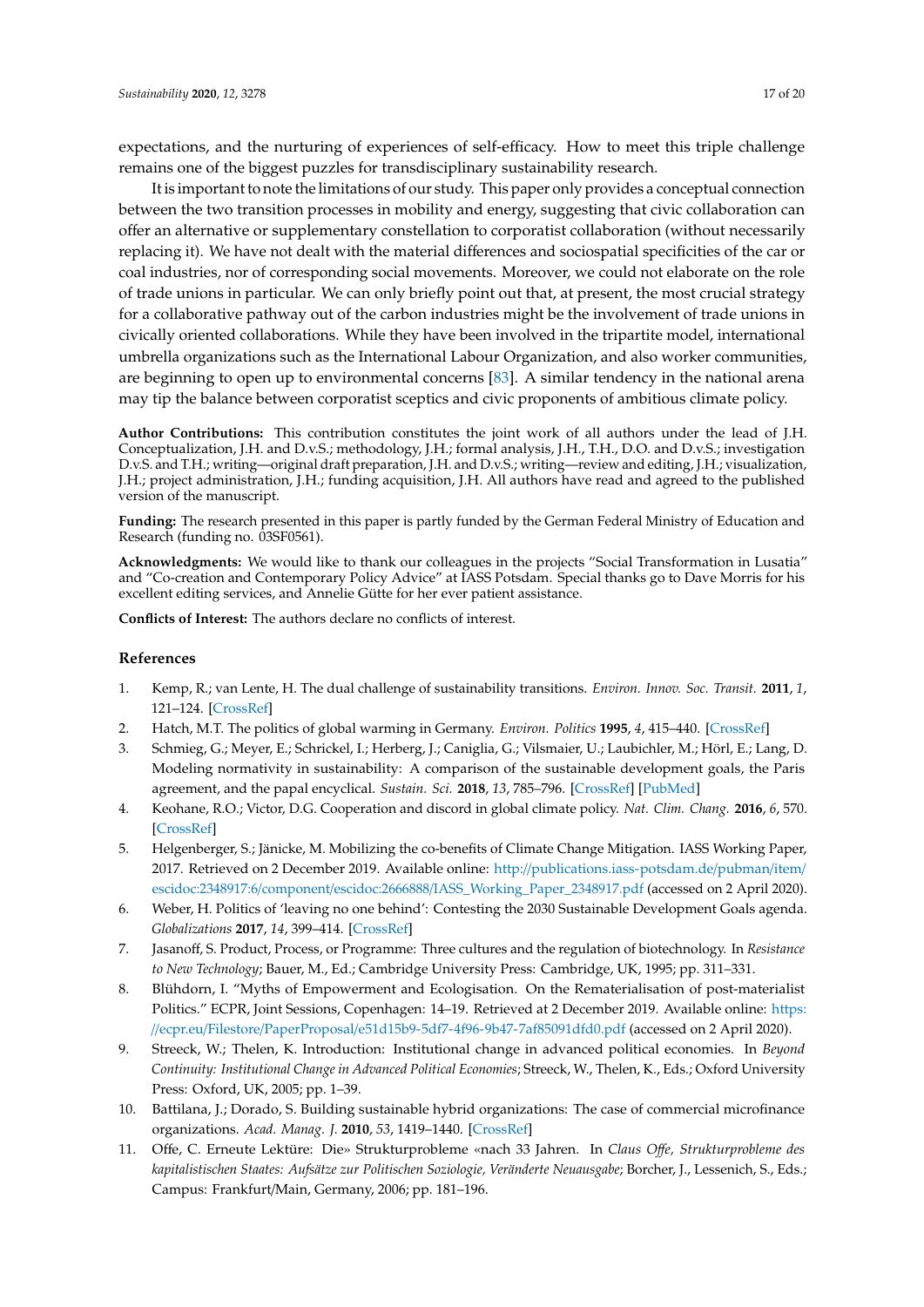- <span id="page-17-0"></span>12. Brand, K.W. Transformationen der Ökologiebewegung. In *Neue Soziale Bewegungen*; Ansgar Klein, A., Legrand, H.-J., Leif, T., Eds.; VS Verlag für Sozialwissenschaften: Wiesbaden, Germany, 1999; pp. 237–256.
- <span id="page-17-1"></span>13. Raphael, L. *Jenseits von Kohle und Stahl: Eine Gesellschaftsgeschichte Westeuropas nach dem Boom*; Suhrkamp Verlag: Frankfurt/Main, Germany, 2019.
- <span id="page-17-2"></span>14. Offe, C. Einleitung: Reformbedarf und Reformoptionen der Demokratie. In *Demokratisierung der Demokratie: Diagnosen und Reformvorschläge*; Offe, C., Ed.; Campus: Frankfurt/Main, Germany, 2003; pp. 9–23.
- <span id="page-17-3"></span>15. Toke, D. Ecological modernisation, social movements and renewable energy. *Environ. Politics* **2011**, *20*, 60–77. [\[CrossRef\]](http://dx.doi.org/10.1080/09644016.2011.538166)
- <span id="page-17-4"></span>16. Aykut, S.C. Energy futures from the social market economy to the Energiewende: The politicization of West German energy debates, 1950–1990. In *The Struggle for the Long-Term in Transnational Science and Politics*; Andersson, J., Rindzeviciute, E., Eds.; Routledge: Abingdon, UK, 2015; pp. 63–91.
- <span id="page-17-5"></span>17. Della Porta, D.; Mattoni, A. Social movements. *Int. Encycl. Political Commun.* **2016**, 1–8. [\[CrossRef\]](http://dx.doi.org/10.1002/9781118541555.wbiepc010)
- <span id="page-17-6"></span>18. Fischer, F. *Climate Crisis and the Democratic Prospect: Participatory Governance in Sustainable Communities*; Oxford University Press: Oxford, UK, 2017.
- <span id="page-17-7"></span>19. Hopke, J.E. Hashtagging politics: Transnational anti-fracking movement Twitter practices. *Soc. Media Soc.* **2015**, *1*, 1–12. [\[CrossRef\]](http://dx.doi.org/10.1177/2056305115605521)
- <span id="page-17-8"></span>20. Zandbergen, D. "We are sensemakers": The (anti-) politics of smart city co-creation. *Public Cult.* **2017**, *29*, 539–562. [\[CrossRef\]](http://dx.doi.org/10.1215/08992363-3869596)
- <span id="page-17-9"></span>21. Von Essen, E. Environmental disobedience and the dialogic dimensions of dissent. *Democratization* **2017**, *24*, 305–324. [\[CrossRef\]](http://dx.doi.org/10.1080/13510347.2016.1185416)
- <span id="page-17-10"></span>22. Dow, J.M. Environmental civil disobedience. In *The Palgrave Handbook of Philosophy and Public Policy*; Boonin, D., Ed.; Palgrave Macmillan: London, UK, 2018.
- <span id="page-17-11"></span>23. Olcese, C.; Saunders, C.; Tzavidis, N. In the streets with a degree: How political generations, educational attainment and student status affect engagement in protest politics. *Int. Sociol.* **2014**, *29*, 525–545. [\[CrossRef\]](http://dx.doi.org/10.1177/0268580914551305)
- <span id="page-17-12"></span>24. Wahlström, M.; Kocyba, P.; De Vydt, M.; de Moor, J. Fridays for Future: A New Generation of Climate Activism. IProtest for a Future: Composition, Mobilization and Motives of the Participants in Fridays For Future Climate Protests on 15 March 2019 in 13 European Cities. pp. 6–18. Available online: [eprints.](eprints.keele.ac.uk/6571/7/20190709_Protest%20for%20a%20future_GCS%20Descriptive%20Report.pdf) keele.ac.uk/6571/7/[20190709\\_Protest%20for%20a%20future\\_GCS%20Descriptive%20Report.pdf](eprints.keele.ac.uk/6571/7/20190709_Protest%20for%20a%20future_GCS%20Descriptive%20Report.pdf) (accessed on 2 April 2020).
- <span id="page-17-13"></span>25. Mauser, W.; Klepper, G.; Rice, M.; Schmalzbauer, B.S.; Hackmann, H.; Leemans, R.; Moore, H. Transdisciplinary global change research: The co-creation of knowledge for sustainability. *Curr. Opin. Environ. Sustain.* **2013**, *5*, 420–431. [\[CrossRef\]](http://dx.doi.org/10.1016/j.cosust.2013.07.001)
- <span id="page-17-14"></span>26. Trencher, G.; Yarime, M.; McCormick, K.B.; Doll, C.N.; Kraines, S.B. Beyond the third mission: Exploring the emerging university function of co-creation for sustainability. *Sci. Public Policy* **2013**, *41*, 151–179. [\[CrossRef\]](http://dx.doi.org/10.1093/scipol/sct044)
- <span id="page-17-15"></span>27. Aquilani, B.; Silvestri, C.; Ioppolo, G.; Ruggieri, A. The challenging transition to bio-economies: Towards a new framework integrating corporate sustainability and value co-creation. *J. Clean. Prod.* **2018**, *172*, 4001–4009. [\[CrossRef\]](http://dx.doi.org/10.1016/j.jclepro.2017.03.153)
- <span id="page-17-16"></span>28. Lacoste, S. Sustainable value co-creation in business networks. *Ind. Mark. Manag.* **2016**, *52*, 151–162. [\[CrossRef\]](http://dx.doi.org/10.1016/j.indmarman.2015.05.018)
- <span id="page-17-17"></span>29. Brandsen, T.; Verschuere, B. *Co-Production and Co-Creation Engaging Citizens in Public Services*; Routledge: New York, NY, USA, 2018.
- <span id="page-17-18"></span>30. Goodin, R.E.; Dryzek, J.S. Deliberative impacts: The macro-political uptake of mini-publics. *Politics Soc.* **2006**, *34*, 219–244. [\[CrossRef\]](http://dx.doi.org/10.1177/0032329206288152)
- <span id="page-17-19"></span>31. Sintomer, Y. *From Deliberative to Radical Democracy? Sortition and Politics in the 21th Century. Legislature by Lot. An Alternative Design for Deliberative Governance*; Verso: London, UK; New York, NY, USA, 2018.
- <span id="page-17-20"></span>32. Smith, G.; Wales, C. Citizens' juries and deliberative democracy. In *Democracy as Public Deliberation*; d'Entreves, M., Ed.; Routledge: Oxfordshire, UK, 2018; pp. 157–177.
- <span id="page-17-21"></span>33. Farrell, D.M.; O'Malley, E.; Suiter, J. Deliberative democracy in action Irish-style: The 2011 We The Citizens Pilot Citizens' Assembly. *Ir. Political Stud.* **2013**, *28*, 99–113. [\[CrossRef\]](http://dx.doi.org/10.1080/07907184.2012.745274)
- <span id="page-17-22"></span>34. Warren, M.E.; Pearse, H. *Designing Deliberative Democracy: The British Columbia Citizens' Assembly*; Cambridge University Press: Cambridge, UK, 2008.
- <span id="page-17-23"></span>35. Hess, D.J. Sustainability transitions: A political coalition perspective. *Res. Policy* **2014**, *43*, 278–283. [\[CrossRef\]](http://dx.doi.org/10.1016/j.respol.2013.10.008)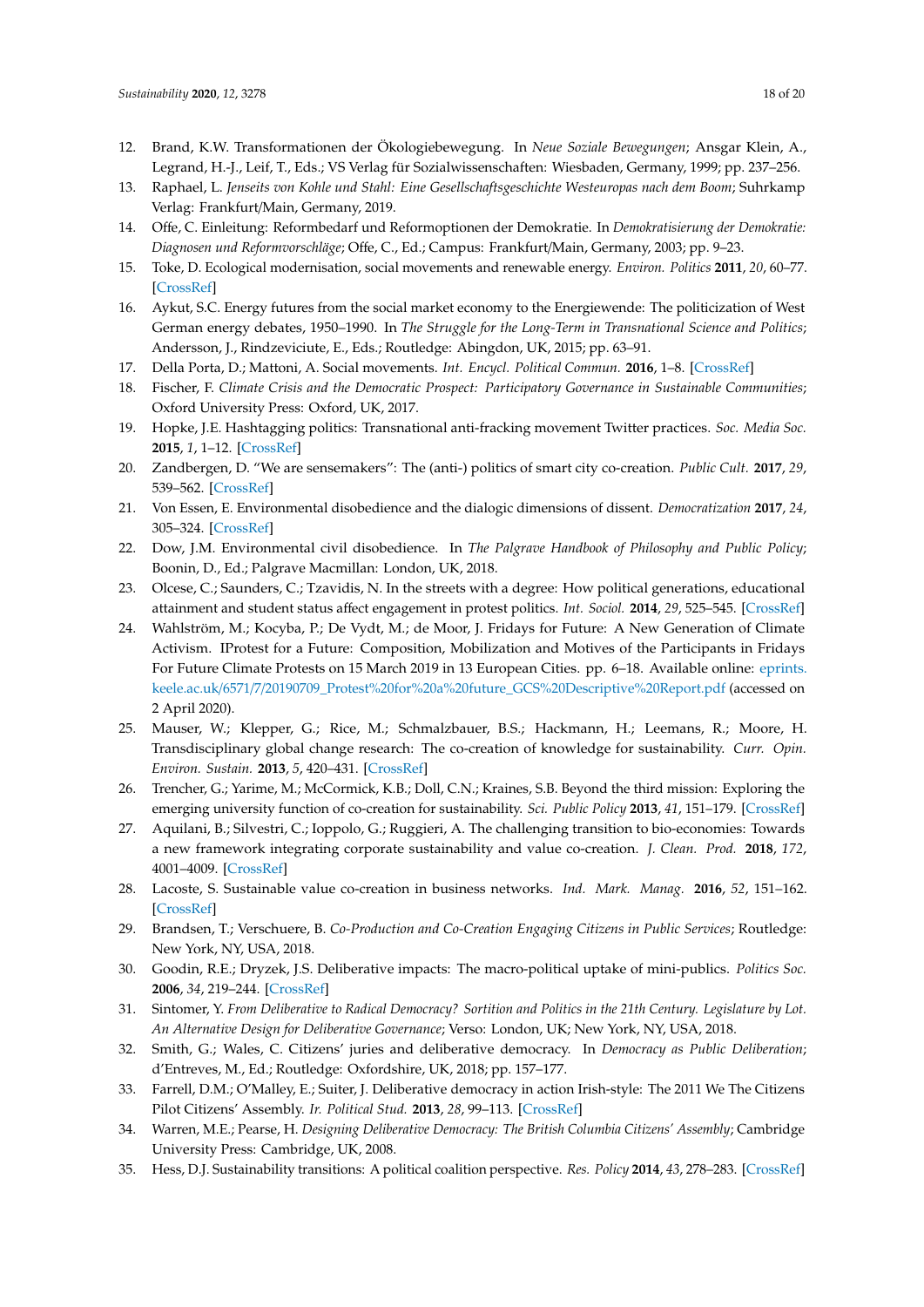- <span id="page-18-0"></span>36. Hurrelmann, A.; Schneider, S.; Steffek, J. (Eds.) *Legitimacy in An Age of Global Politics*; Palgrave Macmillan: London, UK, 2007.
- <span id="page-18-1"></span>37. Lipset, S.M. *Political Man. The Social Bases of Politics*; Heinemann: London, UK; Melbourne: Toronto, ON, Canada, 1960.
- <span id="page-18-2"></span>38. Zürn, M. Global governance and legitimacy problems. *Gov. Oppos.* **2004**, *39*, 260–287. [\[CrossRef\]](http://dx.doi.org/10.1111/j.1477-7053.2004.00123.x)
- <span id="page-18-3"></span>39. McAdam, D.; Tarrow, S.; Tilly, C. *Dynamics of Contention*; Cambridge University Press: Cambridge, UK; New York, NY, USA, 2001.
- <span id="page-18-5"></span>40. Hess, D.J. Incumbent-led transitions and civil society: Autonomous vehicle policy and consumer organizations in the United States. *Technol. Forecast. Soc. Chang.* **2019**, *151*, 119825. [\[CrossRef\]](http://dx.doi.org/10.1016/j.techfore.2019.119825)
- <span id="page-18-4"></span>41. Kungl, G. Stewards or sticklers for change? Incumbent energy providers and the politics of the German energy transition. *Energy Res. Soc. Sci.* **2015**, *8*, 12–23. [\[CrossRef\]](http://dx.doi.org/10.1016/j.erss.2015.04.009)
- <span id="page-18-6"></span>42. Fligstein, N.; McAdam, D. *A Theory of Fields*; Oxford University Press: Oxford, UK, 2012.
- <span id="page-18-7"></span>43. Brand, U. "Transformation" as a new critical orthodoxy: The strategic use of the term "Transformation" does not prevent multiple crises. *Gaia-Ecol. Perspect. Sci. Soc.* **2016**, *25*, 23–27. [\[CrossRef\]](http://dx.doi.org/10.14512/gaia.25.1.7)
- 44. Gürtler, K.; Rivera, M. New departures—Or a spanner in the works? Exploring narratives of impact-driven sustainability research. *Sustainability* **2019**, *11*, 6506. [\[CrossRef\]](http://dx.doi.org/10.3390/su11226506)
- 45. Hölscher, K.; Wittmayer, J.M.; Loorbach, D. Transition versus transformation: What's the difference? *Environ. Innov. Soc. Transit.* **2018**, *27*, 1–3. [\[CrossRef\]](http://dx.doi.org/10.1016/j.eist.2017.10.007)
- <span id="page-18-8"></span>46. WBGU. *World in Transition. A Social Contract for Sustainability*; German Advisory Council on Global Change (WBGU): Berlin, Germany, 2011. Available online: [www.wbgu.de](www.wbgu.de/fileadmin/templates/dateien/veroeffentlichungen/hauptgutachten/jg2011/wbgu_jg2011_en.pdf)/fileadmin/templates/dateien/ veroeffentlichungen/hauptgutachten/jg2011/[wbgu\\_jg2011\\_en.pdf](www.wbgu.de/fileadmin/templates/dateien/veroeffentlichungen/hauptgutachten/jg2011/wbgu_jg2011_en.pdf) (accessed on 2 April 2020).
- <span id="page-18-9"></span>47. Geels, F.W. Socio-technical transitions to sustainability: A review of criticisms and elaborations of the Multi-Level Perspective. *Curr. Opin. Environ. Sustain.* **2019**, *39*, 187–201. [\[CrossRef\]](http://dx.doi.org/10.1016/j.cosust.2019.06.009)
- <span id="page-18-10"></span>48. Smith, A.; Voß, J.P.; Grin, J. Innovation studies and sustainability transitions: The allure of the multi-level perspective and its challenges. *Res. Policy* **2010**, *39*, 435–448. [\[CrossRef\]](http://dx.doi.org/10.1016/j.respol.2010.01.023)
- <span id="page-18-11"></span>49. Haas, T. Struggles in European Union energy politics: A gramscian perspective on power in energy transitions. *Energy Res. Soc. Sci.* **2019**, *48*, 66–74. [\[CrossRef\]](http://dx.doi.org/10.1016/j.erss.2018.09.011)
- <span id="page-18-12"></span>50. Jørgensen, U. Mapping and navigating transitions: The multi-level perspective compared with arenas of development. *Res. Policy* **2012**, *41*, 996–1010. [\[CrossRef\]](http://dx.doi.org/10.1016/j.respol.2012.03.001)
- <span id="page-18-13"></span>51. Sovacool, B.K.; Hess, D.J. Ordering theories: Typologies and conceptual frameworks for sociotechnical change. *Soc. Stud. Sci.* **2017**, *47*, 703–750. [\[CrossRef\]](http://dx.doi.org/10.1177/0306312717709363) [\[PubMed\]](http://www.ncbi.nlm.nih.gov/pubmed/28641502)
- <span id="page-18-14"></span>52. Doganova, L.; Laurent, B. Keeping things different: Coexistence within European markets for cleantech and biofuels. *J. Cult. Econ.* **2016**, *9*, 141–156. [\[CrossRef\]](http://dx.doi.org/10.1080/17530350.2015.1110530)
- <span id="page-18-15"></span>53. DIW. *Deutsches Institut für Wirtschaftsforschung: Verkehr in Zahlen 2014*/*2015*; BMVI: Berlin, Germany, 2014.
- <span id="page-18-16"></span>54. Allianz Pro Schiene. *Deutschland investiert zu wenig in die Schieninfrastruktur*; Berlin, Germany, 2017. Available online: https://[www.allianz-pro-schiene.de](https://www.allianz-pro-schiene.de/themen/infrastruktur/investitionen/)/themen/infrastruktur/investitionen/ (accessed on 9 March 2020).
- <span id="page-18-17"></span>55. Köder, L.; Burger, A. *Umweltschädliche Subventionen in Deutschland, Aktualisierte Ausgabe 2016*; Umweltbundesamt: Dessau-Roßlau, Germany, 2016.
- <span id="page-18-18"></span>56. Schwedes, O. *Verkehr im Kapitalismus*; Westfälisches Dampfboot: Münster, Germany, 2017.
- <span id="page-18-19"></span>57. Schwedes, O.; Ruhrort, L. Länderverkehrspolitik. In *Die Politik der Bundesländer. Staatstätigkeit im Vergleich*, 2nd ed.; Hildebrandt, A., Wolf, F., Eds.; Springer: Wiesbaden, Germany, 2008; pp. 235–256.
- <span id="page-18-20"></span>58. Schwedes, O. The field of transport policy. An initial approach. *Ger. Policy Stud.* **2011**, *7*, 7–41.
- <span id="page-18-21"></span>59. Bundestag, D. *Kontakte der Bundesregierung zur Automobilindustrie*; Antwort der Bundesregierung auf die Kleine Anfrage der Abgeordneten Herbert Behrens, Caren Lay, Eva Bulling-Schröter, weiterer Abgeordneter und der Fraktion DIE LINKE. 18. Wajlperiode, Drucksache 18/12060. 05.07; Bundestag: Berlin, Germany, 2017.
- <span id="page-18-22"></span>60. Sternkopf, B.; Nowack, F. Lobbying: Zum Verhältnis von Wirtschaftsinteressen und Verkehrspolitik. In *Handbuch Verkehrspolitik*; Schwedes, O., Canzler, W., Knie, A., Eds.; Springer: Wiesbaden, Germany, 2016; pp. 381–399.
- <span id="page-18-23"></span>61. Lijphart, A. *Patterns of Democracy: Government forms and Performance in Thirty-Six Countries*, 2nd ed.; Yale University Press: New Haven, CT, USA, 2012.